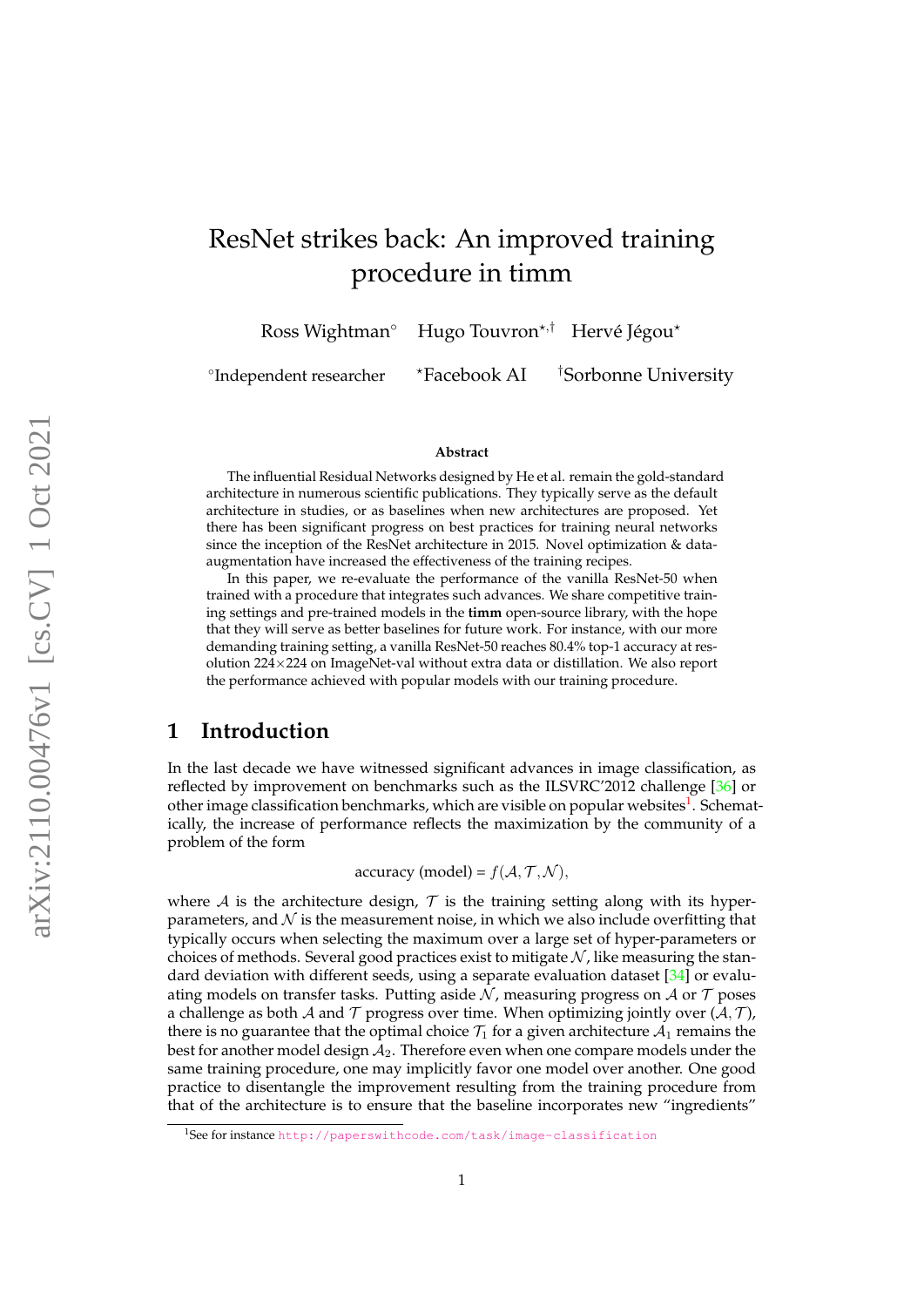<span id="page-1-2"></span>from the literature, and to put a reasonable amount of effort in adjusting the hyperparameters. Ideally, i.e., without resource and time constraints, one would optimally adopt the best possible training procedure for each architecture

$$
\mathcal{T}^{\star}(\mathcal{A}) = \max_{\mathcal{T}} f(\mathcal{A}, \mathcal{T}, \mathcal{N}),
$$
\n(1)

but realistically this is not possible. When comparing architectures, most papers compare their results to other reported in older publications, but for which architectures were trained with potentially weaker recipes. In the best case, the same or a similar procedure is used to compare two architectures.

We are not aware of an effort specifically targeted at improving the ResNet-50 training procedure with an extensive ingredient selection and hyper-parameter search. In the literature, the performance reported on ImageNet-1k-val for this architecture ranges from 75.2% to 79.5%, depending on the paper. It is unclear whether a sufficient effort has been invested in pushing the baseline further. We want to fill this gap: in this paper, we focus on the vanilla ResNet-50 architecture[2](#page-1-0) as described by He *et al.* [\[13\]](#page-14-0), and we optimize the training so as to maximize the performance of this model for the original test resolution of  $224 \times 224$ . We solely consider the training recipe. Therefore we exclude all variations of the ResNet-50 such as SE-ResNet-50 [\[20\]](#page-14-1) or ResNet-50-D [\[14\]](#page-14-2), which usually improve the accuracy under the same training procedure. In summary, in this paper,

- We propose three training procedures intended to be strong baselines for a vanilla ResNet-50 used at inference resolution  $224 \times 224$ . The three variants correspond to different numbers of epochs (100, 300 and 600) with adjustment of hyperparameters and ingredients.
- Our procedure include recent advances from the literature as well as new proposals. Noticeably, we depart from the usual cross-entropy loss. Instead, our training solves a multi-classification problem when using Mixup and CutMix: we minimize the binary cross entropy for each concept selected by these augmentations, assuming that all the mixed concepts are present in the synthetized image.
- We measure the stability of the accuracy over a large number of runs with different seeds, and discuss the overfitting issue by jointly comparing the performance on ImageNet-val versus the one obtained in ImageNet-V2 [\[34\]](#page-15-1).
- We train popular architectures and re-evaluate their performance. We also discuss the necessity to optimize jointly the architecture and the training procedure: we showcase that having the same training procedure is not sufficient for comparing the merits of different architectures.

We provide ablations in Section [5.](#page-10-0) Our supplemental material may interest the community: Appendix [A](#page-17-0) details augmentations variants that have been introduced by the **timm** library[3](#page-1-1) . Appendix [B](#page-18-0) covers alternative procedures for training a ResNet-50 that significantly differ in their ingredients from our three focal training procedures. They achieve noteworthy performance and possibly better results with different architectures and tasks.

<span id="page-1-0"></span><sup>&</sup>lt;sup>2</sup>ResNet-50 V1.5 (the PyTorch [\[1\]](#page-14-3) ResNet50) a slight adjustment of He *et al.* [\[13\]](#page-14-0) that was made in [torch7,](http://torch.ch/blog/2016/02/04/resnets.html) stride was moved from 1x1 to 3x3 in bottleneck.

<span id="page-1-1"></span><sup>3</sup>available at <http://github.com/rwightman/pytorch-image-models/>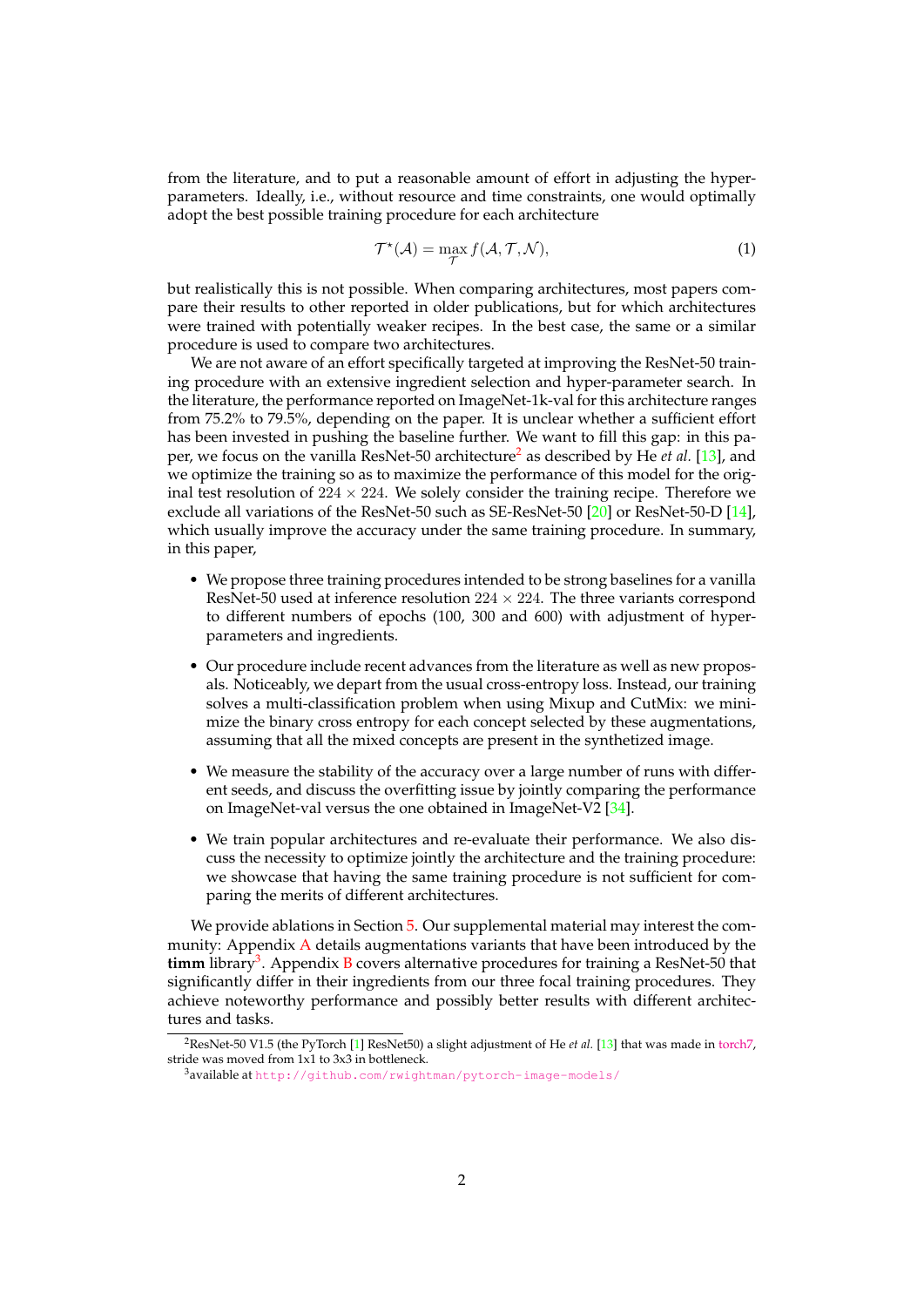#### <span id="page-2-0"></span>**2 Related work**

**Image Classification** is a core problem in computer vision. It is often employed as a benchmark task to measure progress in computer vision. Pre-trained models for image classification, particularly trained on ImageNet [\[9\]](#page-14-4), are used in a large variety of downstream tasks like detection or segmentation. Progress in image classification generally translates to progress on these tasks.

**The timm library [\[50\]](#page-16-0)** has recently gained significant momentum in the scientific community as it provides implementations for numerous popular models for image classification, as well as training methods. Pre-trained weights – either adapted from originals or trained in timm with newer procedures – are included for many models. While model architectures are **timm**'s focus, it also includes implementations of many data augmentations, regularization techniques, optimizers, and learning rate schedulers that are leveraged in the training procedures described in this paper. In many cases these implementations include functionality beyond the original implementations or papers that they were based upon. We describe these additions in Appendix [A.](#page-17-0)

**ResNet [\[13\]](#page-14-0)** is one of the most popular image classification architectures. It was a noteworthy improvement at the time it was introduced and continues to serve as the referent architecture for some analysis  $[8, 55, 56]$  $[8, 55, 56]$  $[8, 55, 56]$  $[8, 55, 56]$  $[8, 55, 56]$ , or as a baseline in papers introducing new architectures [\[32,](#page-15-2) [35,](#page-15-3) [51,](#page-16-3) [57\]](#page-16-4).

Some works have modernized the ResNet training procedure and obtained some improvement over the original model (e.g. Dollar *et al.* [\[10\]](#page-14-6)). This allows a more direct comparison when considering new models or methods involving more elaborate training procedures than the one initially used. Nevertheless, improving the ResNet-50 baseline  $[6, 10, 14, 47, 48, 54]$  $[6, 10, 14, 47, 48, 54]$  $[6, 10, 14, 47, 48, 54]$  $[6, 10, 14, 47, 48, 54]$  $[6, 10, 14, 47, 48, 54]$  $[6, 10, 14, 47, 48, 54]$  $[6, 10, 14, 47, 48, 54]$  $[6, 10, 14, 47, 48, 54]$  $[6, 10, 14, 47, 48, 54]$  $[6, 10, 14, 47, 48, 54]$  $[6, 10, 14, 47, 48, 54]$  was not the main objective of these works. As a consequence and as we will see, the best performance reported so far with a ResNet-50 is still far from the maximum performance (peak or average) that one can achieve with this architecture. In this paper, our goal is to offer the best possible training procedure that we could find for the ResNet-50 based on existing ingredients and practices. We hope that it will serve as a strong baseline for subsequent works. Note, some papers have also focused on ResNet-50 training [\[2,](#page-14-8) [27,](#page-15-4) [49\]](#page-16-8), but they have either modified the architecture or changed the resolution, which does not allow for a direct comparison to the original ResNet-50 at resolution  $224 \times 224$ . For instance, Lee *et al.* [\[27\]](#page-15-4) use ResNet-D [\[14\]](#page-14-2) with SE attention [\[20\]](#page-14-1). Bello *et al.* [\[2\]](#page-14-8) also optimize ResNet without architectural changes, but they don't report competitive results for ResNet-50 at  $224 \times 224$ .

**Training ingredients & recipes** for image classification have significantly evolved since the inception of AlexNet [\[26\]](#page-15-5). Several trends have changed over time. Common modifications include replacing the waterfall schedule (classical division by 10 of learning rate every 30 epochs) by a longer and more progressive schedule [\[5,](#page-14-9) [10,](#page-14-6) [11,](#page-14-10) [41,](#page-15-6) [45,](#page-16-9) [52\]](#page-16-10). Increasing jointly the number of epochs [\[10,](#page-14-6) [11,](#page-14-10) [14,](#page-14-2) [41,](#page-15-6) [45\]](#page-16-9) and the batch size while using mixed precision better leverages powerful GPUs. Modern procedures make use of stronger data-augmentation [\[7,](#page-14-11) [8,](#page-14-5) [55,](#page-16-1) [56,](#page-16-2) [58\]](#page-16-11), stronger regularization [\[12,](#page-14-12) [21,](#page-15-7) [37\]](#page-15-8), weight averaging  $[22, 31]$  $[22, 31]$  $[22, 31]$  and correct the train-test resolution discrepancy  $[48]$  by differentiating the train from the test resolution [\[5,](#page-14-9) [11\]](#page-14-10). Different losses have also been experimented with  $[4, 23]$  $[4, 23]$  $[4, 23]$  even if cross-entropy remains the standard. For the optimization, SGD with Nesterov momentum [\[38\]](#page-15-12) is a common default for CNNs. RMSProp is also used for specific CNN architecture families like in Inception [\[39\]](#page-15-13), NASNet [\[59\]](#page-16-12), AmoebaNet [\[33\]](#page-15-14), MobileNet [\[19\]](#page-14-14), EfficientNet [\[41\]](#page-15-6) .For training image classifiers based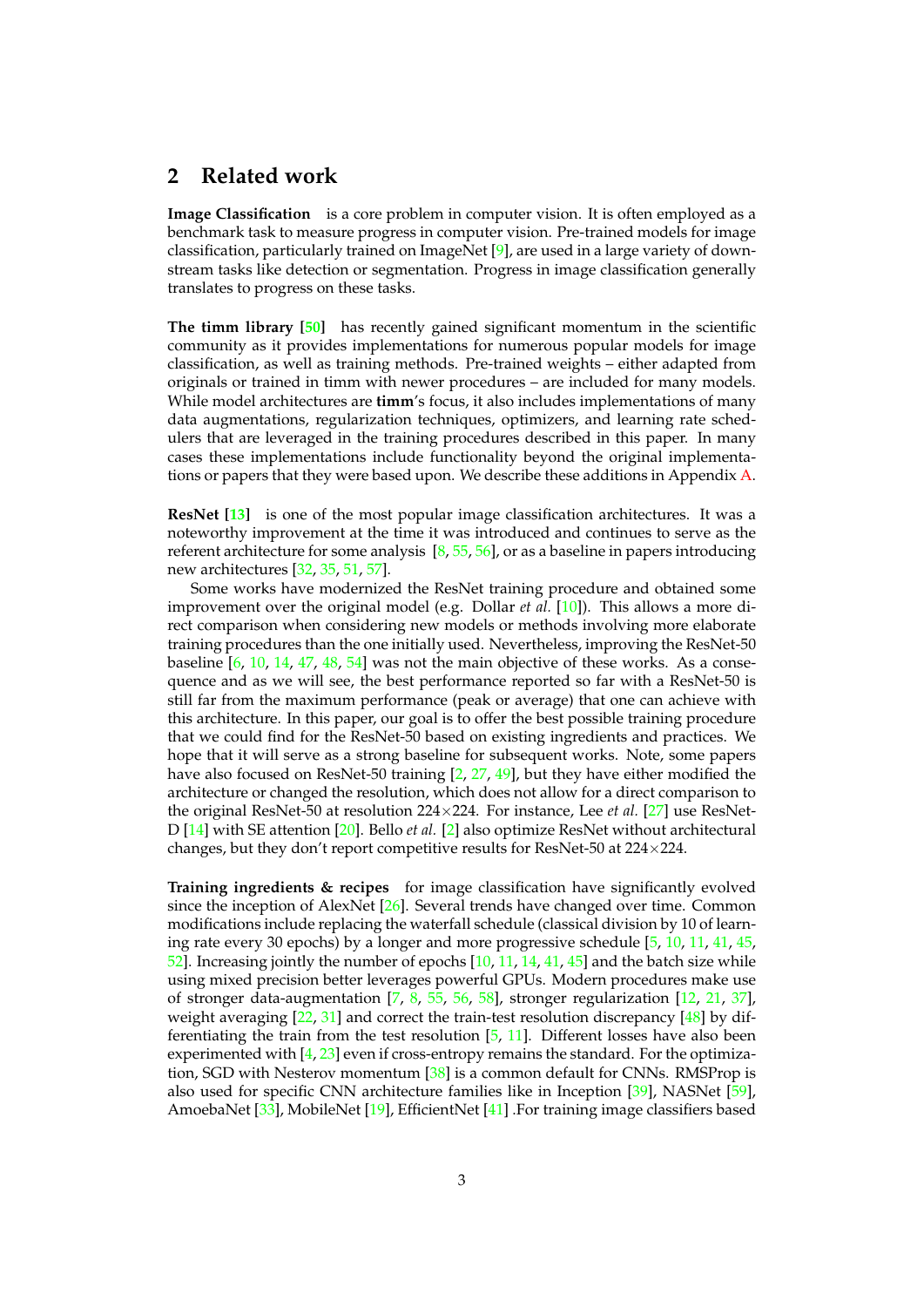<span id="page-3-1"></span><span id="page-3-0"></span>

|           |     |                           |      | Training   Number Training Training Peak memory Numbers   Top-1 accuracy |                |                  |             |
|-----------|-----|---------------------------|------|--------------------------------------------------------------------------|----------------|------------------|-------------|
| Procedure |     | of epochs resolution time |      | by GPU (MB) of GPU                                                       |                | val real         | $_{\rm V2}$ |
| A1        | 600 | $224 \times 224$          | 110h | 22,095                                                                   |                | 80.4 85.7        | 68.7        |
| A2        | 300 | $224 \times 224$          | 55h  | 22,095                                                                   | $\overline{4}$ | 79.8 85.4 67.9   |             |
| A3        | 100 | $160 \times 160$          | 15h  | 11.390                                                                   | $\overline{4}$ | $78.1$ 84.5 66.1 |             |

Table 1: Training resources used for our three training procedures on V100 GPUs and corresponding accuracies at resolution 224×224 on ImageNet1k-val, -V2 and -Real. Note, the top-1 val acc. of pytorch-zoo [\[1\]](#page-14-3) is 76.1%.

on transformers  $[11, 45]$  $[11, 45]$  $[11, 45]$  and MLP  $[43, 44]$  $[43, 44]$  $[43, 44]$ , AdamW  $[28]$  and Lamb  $[53]$  optimizers are popular choices.

### **3 Training Procedures**

We offer three different training procedures with different costs and performance so as to cover different use-cases, see Table [1](#page-3-0) for resource usage and corresponding accuracies. Our procedures target the best performance of ResNet-50 when tested at resolution  $224 \times 224$ . We have explored numerous variations with different optimizers, choice of regularization, and a reasonable amount of grid search for the hyperparameters. We refer the reader to Section [4.2](#page-6-0) for control experiments on quantifying the amount of overfitting. See Section [4.1](#page-6-1) in the Appendix for the exact ingredient list and parametrization. We focus on three different operating points:

- **Procedure A1** aims at providing the best performance for ResNet-50. It is therefore the longest in terms of epochs (600) and training time (4.6 days on one node with 4 V100 32GB GPUs).
- **Procedure A2** is a 300 epochs schedule that is comparable to several modern procedures like DeiT, except with a larger batch size of 2048 and other choices introduced for all our recipes.
- **Procedure A3** aims at outperforming the original ResNet-50 procedure with a short schedule of 100 epochs and a batch size 2048. It can be trained in 15h on 4 V100 16GB GPUs and could be a good setting for exploratory research or studies.

Note, Section  $\overline{B}$  $\overline{B}$  $\overline{B}$  gives alternative training procedures that may serve as interesting choices when considering other models. In the rest of this section, we focus on the ingredients included in A1–A3.

**Loss: multi-label classification objective.** Mixup and CutMix augmentation synthesize an image from several images having in most cases different labels. By using crossentropy, the output is implicitly treated as a probability of presence of each of the mixed concepts. In our training, we assume instead that these concepts are all present, and treat the classification as a multi-label classification problem (1-vs-all). For this purpose, we adopt the binary cross-entropy (BCE) loss instead of the typical cross-entropy (CE). This loss is consistent with the Mixup and CutMix data augmentation: The targets are defined for each class to 1 (or  $1 - \varepsilon$  with smoothing) if the class is selected by Mixup or Cutmix, independent of other classes. Over the best settings that we have explored, BCE slightly outperforms cross-entropy in their best respective configurations. We point out that Beyer et al. [\[4\]](#page-14-13) previously adopted BCE with the motivation to produce multiple non-exclusive labels, and obtained excellent results with it. But to the best of our knowledge they did not use it with CutMix or Mixup as we propose to do.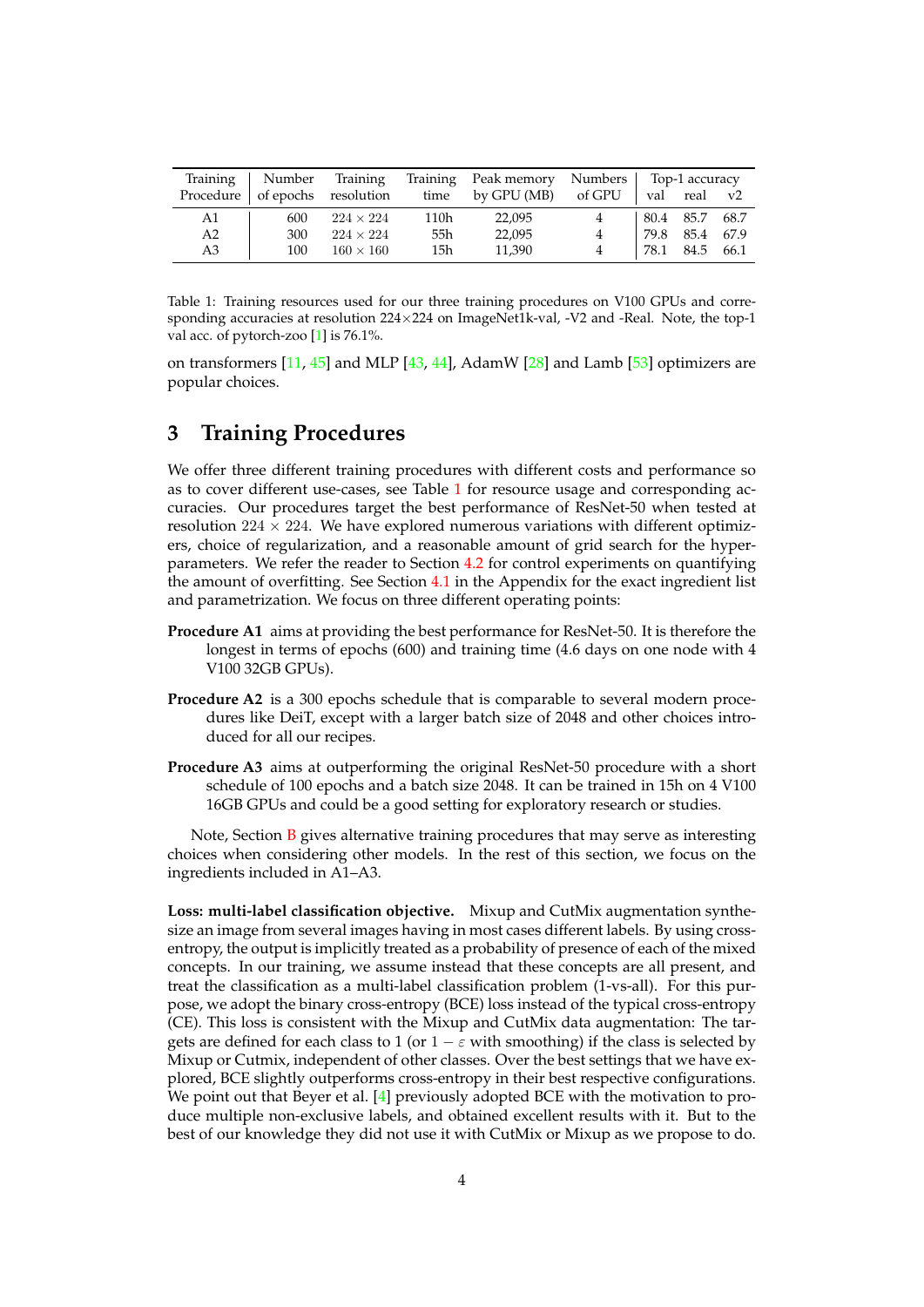<span id="page-4-0"></span>In our experiments, even when using BCE, setting all mixed concepts with a target to 1 (or  $1 - \varepsilon$ ) is more effective than considering a distribution of concepts that sum to 1. Conceptually we believe it is more aligned with what Mixup and CutMix are actually doing: it is likely that a human could recognize each of two mixed concepts.

**Data-Augmentation.** We adopt the following combination of data augmentations: on top of standard Random Resized Crop (RRC) and horizontal flip (commonly used since GoogleNet [\[40\]](#page-15-16)), we apply **timm** [\[50\]](#page-16-0) variants of RandAugment [\[8\]](#page-14-5), Mixup [\[56\]](#page-16-2), and CutMix [\[55\]](#page-16-1). This combination was used for instance in DeiT [\[45\]](#page-16-9). Many of the model weights in **timm** have also been trained with RandAugment and Mixup, but with Random Erasing [\[58\]](#page-16-11) and increased regularization instead of CutMix. We refer the reader to Appendix [A](#page-17-0) for more details about the variants offered in **timm**.

**Regularization.** Across our three training procedures, regularization differs the most. In addition to adapting the weight decay, we use label smoothing, Repeated-Augmentation  $[3, 17]$  $[3, 17]$  $[3, 17]$  (RA) and stochastic-Depth  $[21]$ . We use more regularization for longer training schedules. For instance we adopt label smoothing only for A1. Both RA and stochastic depth tend to improve the results at convergence, but they slow down the training in the early stages as reported by Berman et al. [\[3\]](#page-14-15) for RA. For short schedules they are therefore less effective or even detrimental, which is why we adopt them only with A1 and A2. Note that for other architectures, or larger ResNets, it is beneficial to add additional regularization, therefore one would have to adapt the corresponding hyper-parameters for such architectures. For instance, for a ResNet-152 the performance increases from 81.8% to 82.4% on Imagenet-val by putting more of RandAugment, mixup and stochastic depth regularization on top of A2 recipe. At resolution 256×256 this model obtains 82.7%, which is above the accuracy (82.2%) reported by Bello *et al.* [\[2\]](#page-14-8) for a ResNet-200 before architectural changes (Table 1 in their paper).

**Optimization.** Since AlexNet, the most used optimizer to train convnets is SGD. In contrast transformers [\[11,](#page-14-10) [46\]](#page-16-16) and MLP [\[43,](#page-16-13) [44\]](#page-16-14) use AdamW [\[28\]](#page-15-15) or LAMB optimizer. Dosovitskiy et al. [\[11\]](#page-14-10) report similar performance between AdamW [\[28\]](#page-15-15) and SGD for ResNet-50. This concurs with our observations for intermediate batch sizes (e.g., 512). We use larger batches, e.g., 2048. When combined with repeated augmentation and the binary cross entropy loss, we found that LAMB [\[53\]](#page-16-15) makes it easier to consistently achieve good results. We found it difficult to achieve convergence when using both SGD and BCE. We therefore focus on LAMB with cosine schedule as the default optimizer for training our ResNet-50. Alternative training procedures using different optimizer, loss, augmentation, and regularization combinations can be found in Appendix [B.](#page-18-0)

**Details of our ingredients and comparison to existing training procedures.** In Table [2](#page-5-0) we compare different recipes used to train vanilla ResNet-50 to ours. We consider only the results with the unmodified ResNet-50 architecture. We have chosen a wide range of training procedures to try to be as representative as possible but obviously it cannot be exhaustive. We do not consider approaches using advanced training settings like distillation, or models pre-trained self-supervised or with pseudo-labels.

#### **4 Experiments**

In this section we first compare our training procedure to existing ones and evaluate them with different architectures. Importantly, we discuss the significance of our re-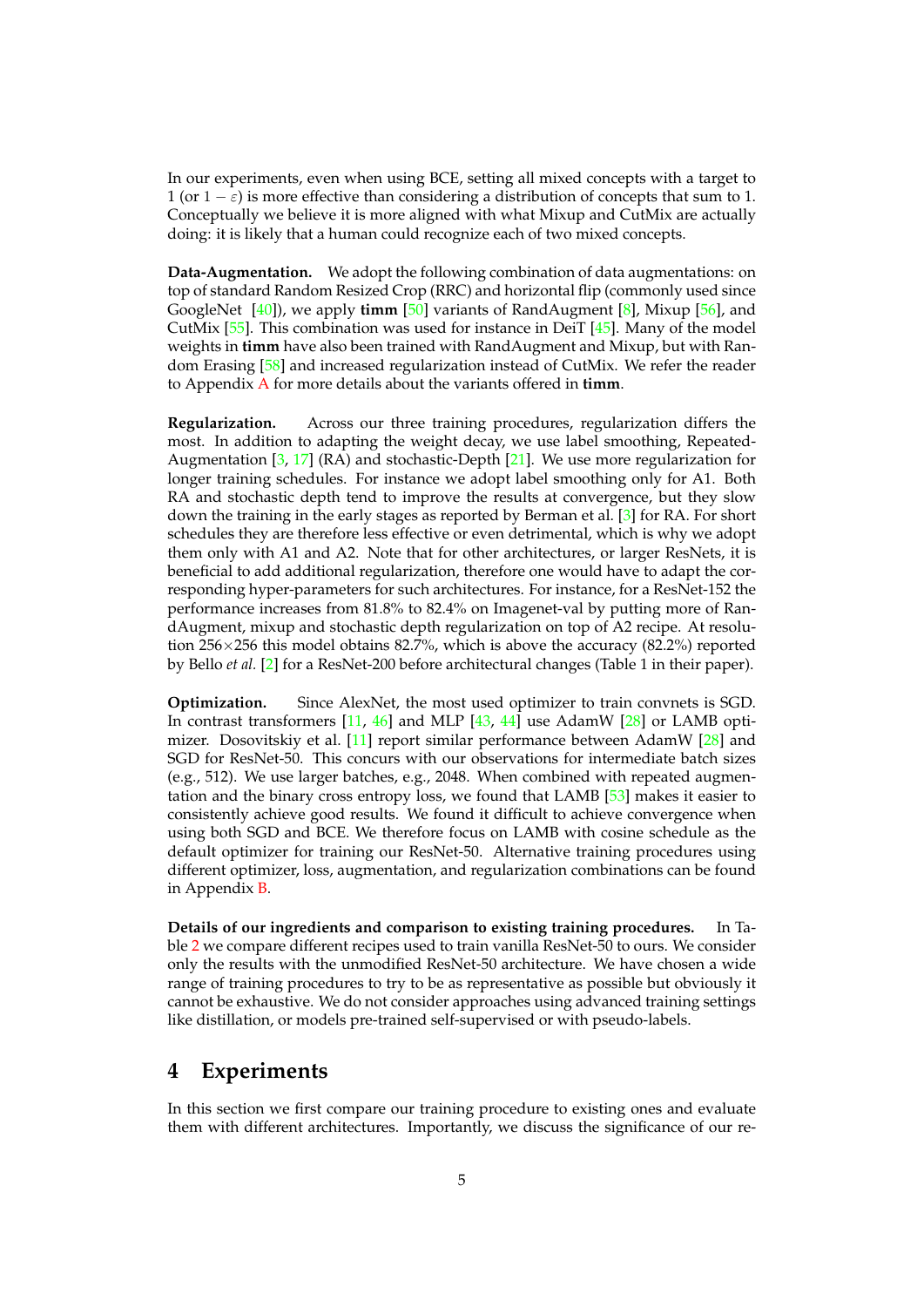|                                                                                                                                      |                                           |                                           | Previous approaches                       |                                                           |                                                |                                                        | Ours                                                   |                                                   |
|--------------------------------------------------------------------------------------------------------------------------------------|-------------------------------------------|-------------------------------------------|-------------------------------------------|-----------------------------------------------------------|------------------------------------------------|--------------------------------------------------------|--------------------------------------------------------|---------------------------------------------------|
| Procedure $\rightarrow$<br>Reference                                                                                                 | ResNet<br>$[13]$                          | PyTorch<br>$[1]$                          | FixRes<br>$[48]$                          | DeiT<br>[45]                                              | FAMS $(\times 4)$<br>$[10]$                    | A1                                                     | A2                                                     | A <sub>3</sub>                                    |
| <b>Train Res</b><br><b>Test Res</b>                                                                                                  | 224<br>224                                | 224<br>224                                | 224<br>224                                | 224<br>224                                                | 224<br>224                                     | 224<br>224                                             | 224<br>224                                             | 160<br>224                                        |
| Epochs<br># of forward pass                                                                                                          | 90<br>450k                                | 90<br>450k                                | 120<br>300k                               | 300<br>375k                                               | 400<br>500k                                    | 600<br>375k                                            | 300<br>188k                                            | 100<br>63k                                        |
| Batch size<br>Optimizer<br>LR<br>LR decay<br>decay rate                                                                              | 256<br>SGD-M<br>0.1<br>step<br>0.1        | 256<br>SGD-M<br>0.1<br>step<br>0.1        | 512<br>SGD-M<br>0.2<br>step<br>0.1        | 1024<br>AdamW<br>$1\times10^{-3}$<br>cosine               | 1024<br>SGD-M<br>2.0<br>step<br>$0.02^{t/400}$ | 2048<br><b>LAMB</b><br>$5\times10^{-3}$<br>cosine      | 2048<br><b>LAMB</b><br>$5 \times 10^{-3}$<br>cosine    | 2048<br><b>LAMB</b><br>$8\times10^{-3}$<br>cosine |
| decay epochs<br>Weight decay<br>Warmup epochs                                                                                        | 30<br>$10^{-4}$<br>Х                      | 30<br>$10^{-4}$<br>Х                      | 30<br>$10^{-4}$<br>Х                      | 0.05<br>5                                                 | 1<br>$10^{-4}$<br>5                            | 0.01<br>5                                              | 0.02<br>5                                              | 0.02<br>5                                         |
| Label smoothing $\varepsilon$<br>Dropout<br>Stoch. Depth<br>Repeated Aug<br>Gradient Clip.                                           | $\chi$<br>Х<br>Х<br>Х<br>Х                | $\times$<br>Х<br>Х<br>Х<br>Х              | X<br>Х<br>X<br>✓<br>Х                     | 0.1<br>$\chi$<br>0.1<br>✓<br>Х                            | 0.1<br>Х<br>Х<br>Х<br>Х                        | 0.1<br>Х<br>0.05<br>✓<br>Х                             | Х<br>$\chi$<br>0.05<br>✓<br>Х                          | Х<br>Х<br>Х<br>Х<br>Х                             |
| H. flip<br><b>RRC</b><br>Rand Augment<br>Auto Augment<br>Mixup alpha<br>Cutmix alpha<br>Erasing prob.<br>ColorJitter<br>PCA lighting | ✓<br>Х<br>Х<br>Х<br>Х<br>Х<br>Х<br>Х<br>✓ | ✓<br>✓<br>Х<br>Х<br>Х<br>Х<br>Х<br>✓<br>Х | ✓<br>✓<br>X<br>Х<br>X<br>Х<br>Х<br>✓<br>Х | ✓<br>✓<br>9/0.5<br>Х<br>0.8<br>1.0<br>0.25<br>Х<br>$\chi$ | ✓<br>✓<br>Х<br>✓<br>0.2<br>Х<br>Х<br>Х<br>Х    | ✓<br>✓<br>7/0.5<br>Х<br>0.2<br>1.0<br>$\chi$<br>X<br>X | ✓<br>✓<br>7/0.5<br>Х<br>0.1<br>1.0<br>$\chi$<br>Х<br>Х | ✓<br>✓<br>6/0.5<br>Х<br>0.1<br>1.0<br>Х<br>Х<br>Х |
| <b>SWA</b><br><b>EMA</b>                                                                                                             | $\chi$<br>$\chi$                          | X<br>Х                                    | $\times$<br>$\times$                      | $\chi$<br>Х                                               | ✓<br>Х                                         | $\chi$<br>X                                            | $\chi$<br>Х                                            | $\chi$<br>Х                                       |
| Test crop ratio                                                                                                                      | 0.875                                     | 0.875                                     | 0.875                                     | 0.875                                                     | 0.875                                          | 0.95                                                   | 0.95                                                   | 0.95                                              |
| CE loss<br><b>BCE</b> loss                                                                                                           | ✓<br>$\chi$                               | ✓<br>Х                                    | ✓<br>Х                                    | ✓<br>Х                                                    | ✓<br>X                                         | $\chi$<br>✓                                            | $\chi$<br>✓                                            | Х<br>✓                                            |
| Mixed precision                                                                                                                      | $\chi$                                    | Х                                         | Х                                         | ✓                                                         | ✓                                              | ✓                                                      | ✓                                                      | ✓                                                 |
| Top-1 acc.                                                                                                                           | 75.3%                                     | 76.1%                                     | 77.0%                                     | 78.4%                                                     | 79.5%                                          | 80.4%                                                  | 79.8%                                                  | 78.1%                                             |

<span id="page-5-1"></span><span id="page-5-0"></span>Table 2: Ingredients and hyper-parameters used for ResNet-50 training in different papers. We compare existing training procedures with ours.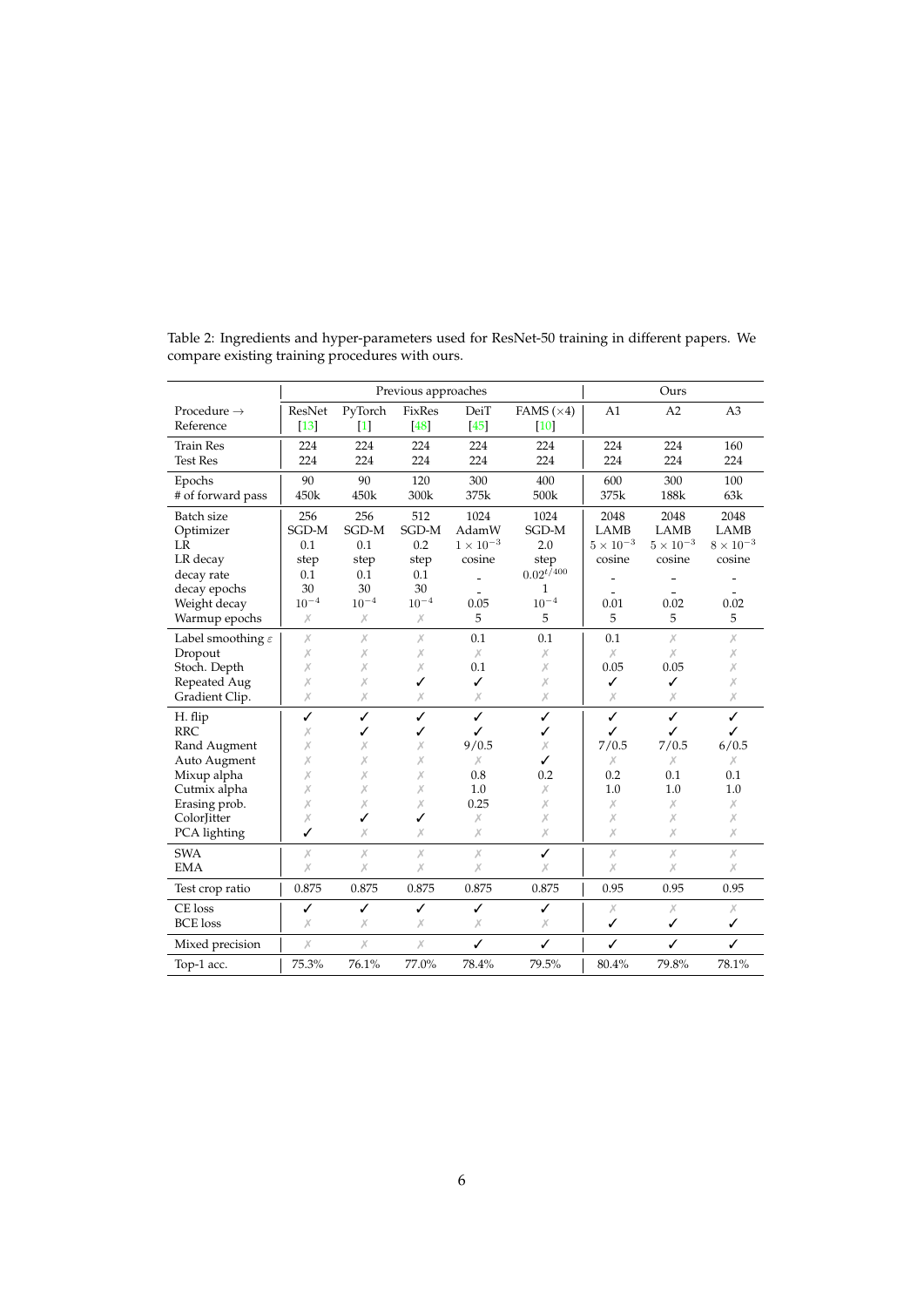<span id="page-6-2"></span>sults with experiments that aim at (1) quantifying the sensitivity of the performance to random factors; (2) evaluating the overfitting by measuring on a different test set.

#### <span id="page-6-1"></span>**4.1 Comparison of training procedures for ResNet-50**

Table [1](#page-3-0) summarizes the main characteristics of our training procedure. To the best of our knowledge, our procedure A1 surpasses the current state of the art on ImageNet with a vanilla ResNet-50 architecture at resolution  $224\times224$ . Our other procedures A2 and A3 achieve lower but still high performance with less resources.

**Performance comparison with other architectures.** In Table [3](#page-7-0) we report the performance obtained when training different architectures with our training procedures. This allows us to see how well they generalize to other models. Or procedures improves the performance of several models over results reported in the literature, in particular older ones and/or those most comparable to ResNet-50 in terms of architecture and size. In some cases like ViT-B, we observe that A2 is better than A1, which suggests that the hyper-parameters are not adapted to longer schedules (typically requiring more regularization). For instance, the A2 training recipe achieves 81.8% top-1 accuracy when training a ResNet-152, but by increasing a bit the regularization we improved it to 82.4% at resolution 224×224, which translates to 82.7% when evaluated at resolution 256×256.

In Table [3,](#page-7-0) we compare the performance and resources associated with our 3 training recipes when using them to train other architectures. We complement these results with Table [4,](#page-8-0) where we additionally include the performance and efficiency on ImageNet-1k, ImageNet-V2 and ImageNet-Real for different architectures trained with our best performing A1 training recipes.

#### <span id="page-6-0"></span>**4.2 Significance of measurements: seed experiments**

For a fixed set of choices and hyper-parameters, there is some inherent variability on the performance due to the presence of random factors in several stages. It is the case for the weight initialization, but also for the optimization procedure itself. For instance the order in which the images are fed to the network through batches depends on a random generator. This variability raises the question of the significance of accuracy measurements. For this purpose, we measure the distribution of performance when changing the random generator choices. This is conveniently done by changing the seed, as previously done by Picard [\[30\]](#page-15-17), who concludes to the exist of outliers significantly outperforming or underperforming the average outcome of a traing procedure. In Figure [1,](#page-9-0) we report several statistics on the performance with the A2 training procedure when considering 100 distinct seeds (from 1 to 100, note that we have used seed=0 in all other experiments). In these experiments, we focus on the performance reached at the end of the training: we do not select the maximum obtained by intermediate checkpoints in the last epochs. This would have a similar effect as a seed selection, but the measures would not be IID and less disentangled from the training duration itself.

The standard deviation is typically around 0.1 on ImageNet-val, see Figure [1.](#page-9-0) This concurs with statistics reported in the literature for ResNet and other convnets [\[32\]](#page-15-2). The variance is higher on ImageNet-V2 (std=0.23), which consists of a smaller set (10000 vs 50000 for -val) of images not present in the validation set. The mean 79.72% shows that our main weights (seed 0) overestimates the average performance by about  $+0.13\%$ .

**Peak performance and control of overfitting** To prevent to over-estimate too much the accuracy on validation, during our exploration process we have selected only the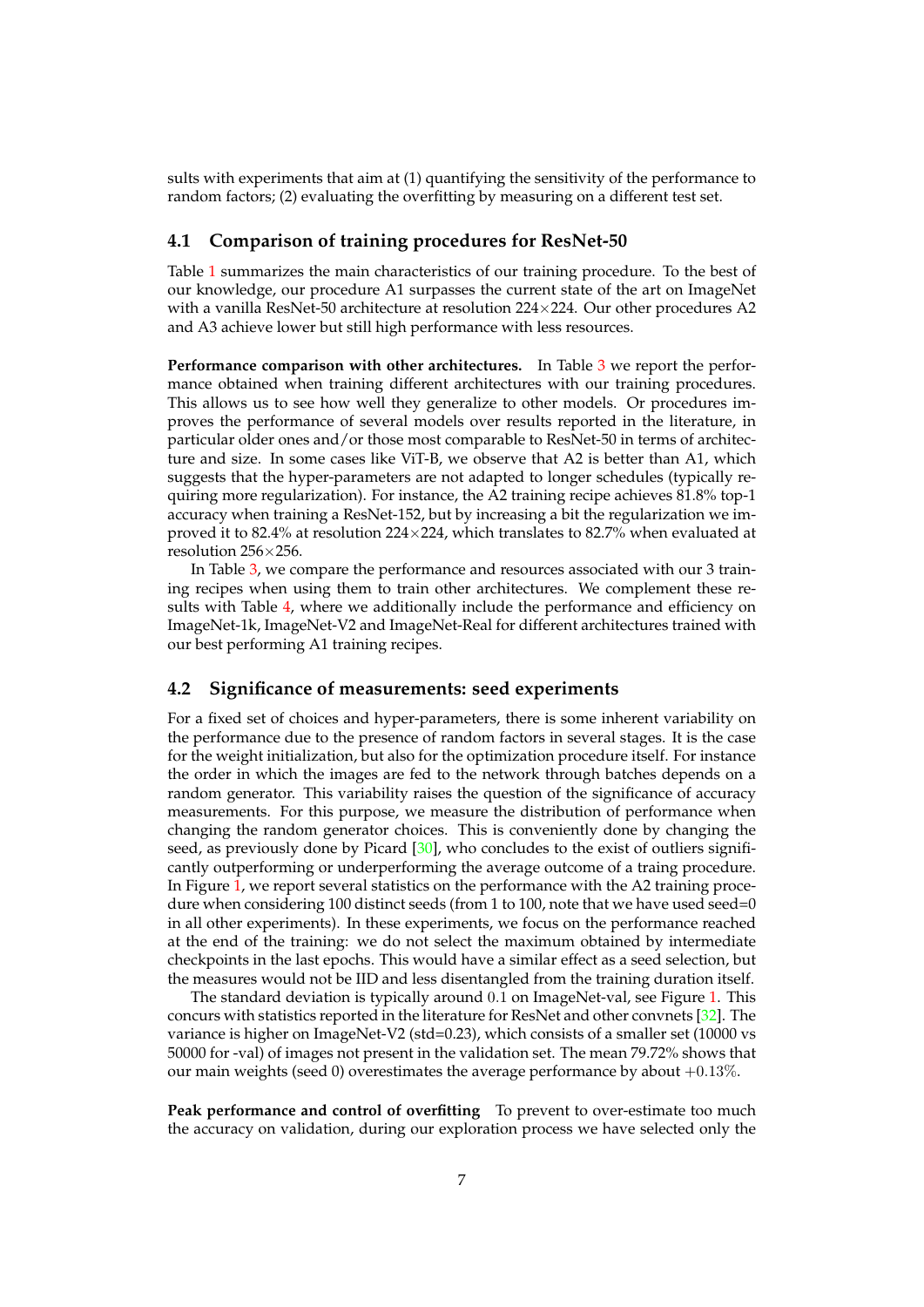<span id="page-7-1"></span><span id="page-7-0"></span>Table 3: Comparison on ImageNet classification between other architectures trained with our ResNet-50 optimized training procedure **without any hyper-parameters adaptation**. In particular, our procedure must be adapted for deeper/larger models, which benefit from more regularization. For the training cost we report the training time (time) in hours, the number of GPU used (#GPU) and the peak memory by GPU (Pmem) in GB. For A1 and A2, we adopt the same training and test resolution as in the original publication introducing the architecture. For A3 we use a smaller training resolution to reduce the compute-time. <sup>†</sup>: torchvision [\[1\]](#page-14-3) results. \*: DeiT [\[45\]](#page-16-9) results.

|                                    | A1-A2-org. |      | A <sub>3</sub> |      |     |                |                                    | Cost    |      |                |      |                | ImageNet-1k-val |                |      |
|------------------------------------|------------|------|----------------|------|-----|----------------|------------------------------------|---------|------|----------------|------|----------------|-----------------|----------------|------|
|                                    | train      | test | train          | test | A1  | A <sub>2</sub> |                                    | $A1-A2$ |      | A <sub>3</sub> |      | A <sub>1</sub> | A2              | A <sub>3</sub> | org. |
| ↓ Architecture                     | res.       | res. | res.           | res. |     | time (hour)    | # GPU                              | Pmem    | time | # GPU          | Pmem |                |                 | Accuracy(%)    |      |
| ResNet-18 $[13]$ <sup>†</sup>      | 224        | 224  | 160            | 224  | 186 | 93             | $\overline{2}$                     | 12.5    | 28   | $\overline{2}$ | 6.5  | 71.5           | 70.6            | 68.2           | 69.8 |
| ResNet-34 [13] <sup>†</sup>        | 224        | 224  | 160            | 224  | 186 | 93             | $\overline{2}$                     | 17.5    | 27   | $\overline{2}$ | 9.0  | 76.4           | 75.5            | 73.0           | 73.3 |
| ResNet-50 [13] <sup>†</sup>        | 224        | 224  | 160            | 224  | 110 | 55             | $\overline{4}$                     | 22.0    | 15   | $\overline{4}$ | 11.4 | 80.4           | 79.8            | 78.1           | 76.1 |
| ResNet-101 [13] <sup>†</sup>       | 224        | 224  | 160            | 224  | 74  | 37             | 8                                  | 16.3    | 8    | 8              | 8.5  | 81.5           | 81.3            | 79.8           | 77.4 |
| ResNet-152 [13] <sup>†</sup>       | 224        | 224  | 160            | 224  | 92  | 46             | 8                                  | 22.5    | 9    | 8              | 11.8 | 82.0           | 81.8            | 80.6           | 78.3 |
| RegNetY-4GF [32]                   | 224        | 224  | 160            | 224  | 130 | 65             | $\overline{4}$                     | 27.1    | 15   | $\overline{4}$ | 13.9 | 81.5           | 81.3            | 79.0           | 79.4 |
| RegNetY-8GF [32]                   | 224        | 224  | 160            | 224  | 106 | 53             | 8                                  | 19.8    | 10   | 8              | 10.3 | 82.2           | 82.1            | 81.1           | 79.9 |
| RegNetY-16GF [32]                  | 224        | 224  | 160            | 224  | 150 | 75             | 8                                  | 25.6    | 13   | 8              | 13.4 | 82.0           | 82.2            | 81.7           | 80.4 |
| RegNetY-32GF [32]                  | 224        | 224  | 160            | 224  | 120 | 60             | 16                                 | 17.6    | 12   | 16             | 9.4  | 82.5           | 82.4            | 82.6           | 81.0 |
| <b>SE-ResNet-50 [20]</b>           | 224        | 224  | 160            | 224  | 102 | 51             | $\overline{4}$                     | 27.6    | 16   | $\overline{4}$ | 14.2 | 80.0           | 80.1            | 77.0           | 76.7 |
| SENet-154 [20]                     | 224        | 224  | 160            | 224  | 110 | 55             | 16                                 | 23.3    | 12   | 16             | 12.2 | 81.7           | 81.8            | 81.9           | 81.3 |
| ResNet-50-D [14]                   | 224        | 224  | 160            | 224  | 100 | 50             | $\overline{4}$                     | 23.9    | 14   | 4              | 12.3 | 80.7           | 80.2            | 78.7           | 79.3 |
| ResNeXt-50-32x4d [51] <sup>†</sup> | 224        | 224  | 160            | 224  | 80  | 40             | 8                                  | 14.3    | 15   | $\overline{4}$ | 14.6 | 80.5           | 80.4            | 79.2           | 77.6 |
| EfficientNet-B0 [41]               | 224        | 224  | 160            | 224  | 110 | 55             | $\overline{4}$                     | 22.1    | 15   | $\overline{4}$ | 11.4 | 77.0           | 76.8            | 73.0           | 77.1 |
| EfficientNet-B1 [41]               | 240        | 240  | 160            | 224  | 62  | 31             | 8                                  | 17.9    | 8    | 8              | 7.9  | 79.2           | 79.4            | 74.9           | 79.1 |
| EfficientNet-B2 [41]               | 260        | 260  | 192            | 256  | 76  | 38             | 8                                  | 22.8    | 9    | 8              | 11.9 | 80.4           | 80.1            | 77.5           | 80.1 |
| EfficientNet-B3 [41]               | 300        | 300  | 224            | 288  | 62  | 31             | 16                                 | 19.5    | 6    | 16             | 10.1 | 81.4           | 81.4            | 79.2           | 81.6 |
| EfficientNet-B4 [41]               | 380        | 380  | 320            | 380  | 64  | 32             | 32                                 | 20.4    | 8    | 32             | 14.3 | 81.6           | 82.4            | 81.2           | 82.9 |
| ViT-Ti $[45]$ *                    | 224        | 224  | 160            | 224  | 98  | 49             | $\overline{4}$                     | 16.3    | 14   | $\overline{4}$ | 7.0  | 74.7           | 74.1            | 66.7           | 72.2 |
| ViT-S $[45]^*$                     | 224        | 224  | 160            | 224  | 68  | 34             | 8                                  | 16.1    | 8    | 8              | 7.0  | 80.6           | 79.6            | 73.8           | 79.8 |
| ViT-B [11]*                        | 224        | 224  | 160            | 224  | 66  | 33             | 16                                 | 16.4    | 5    | 16             | 7.3  | 80.4           | 79.8            | 76.0           | 81.8 |
|                                    |            |      |                |      |     |                | $\lim_{50}$ specific architectures |         |      |                |      |                |                 |                |      |
| ECA-ResNet-50-T                    | 224        | 224  | 160            | 224  | 112 | 56             | $\overline{4}$                     | 29.3    | 15   | $\overline{4}$ | 15.0 | 81.3           | 80.9            | 79.6           |      |
| EfficientNetV2-rw-S [42]           | 288        | 384  | 224            | 288  | 52  | 26             | 16                                 | 16.6    | 7    | 16             | 10.1 | 82.3           | 82.9            | 80.9           | 83.8 |
| EfficientNetV2-rw-M [42]           | 320        | 384  | 256            | 352  | 64  | 32             | 32                                 | 18.5    | 9    | 32             | 12.1 | 80.6           | 81.9            | 82.3           | 84.8 |
| ECA-ResNet-269-D                   | 320        | 416  | 256            | 320  | 108 | 54             | 32                                 | 27.4    | 11   | 32             | 17.8 | 83.3           | 83.9            | 83.3           | 85.0 |

final checkpoint and we use relatively coarse grid for hyper-parameters search to prevent introducing an additional seed effect. However optimizing over a large number of choices typically leads to overfitting. In Figure [1,](#page-9-0) we observe that the maximum (or peak performance) is close to 80.0% with the A2 training procedure. Note, Figure [2](#page-9-1) provides the distribution of accuracy as an histogram;

One question is whether this model is intrinsically better than the average ones, or if it was just lucky on this particular measurement set. To attempt to answer this question, we measure how the performance transfers to another measurement dataset: we compute for all the seeds the couples (ImageNet-val top-1 acc., ImageNet-V2 top-1 acc.), and plot them as a point cloud in Figure [1.](#page-9-0) We observe that the correlation between the performance on ImageNet-val and -V2 is limited. Noticeably the best performance is not achieved by the same seed on the two datasets. This observation suggests some significant measurement noise, which advocates to report systematically the performance on different datasets, and more particularly one making a clear distinction between validation and test.

**More on sensitivity analysis: variance along epochs.** Figure [3](#page-10-1) shows how the performance variability evolves along epochs.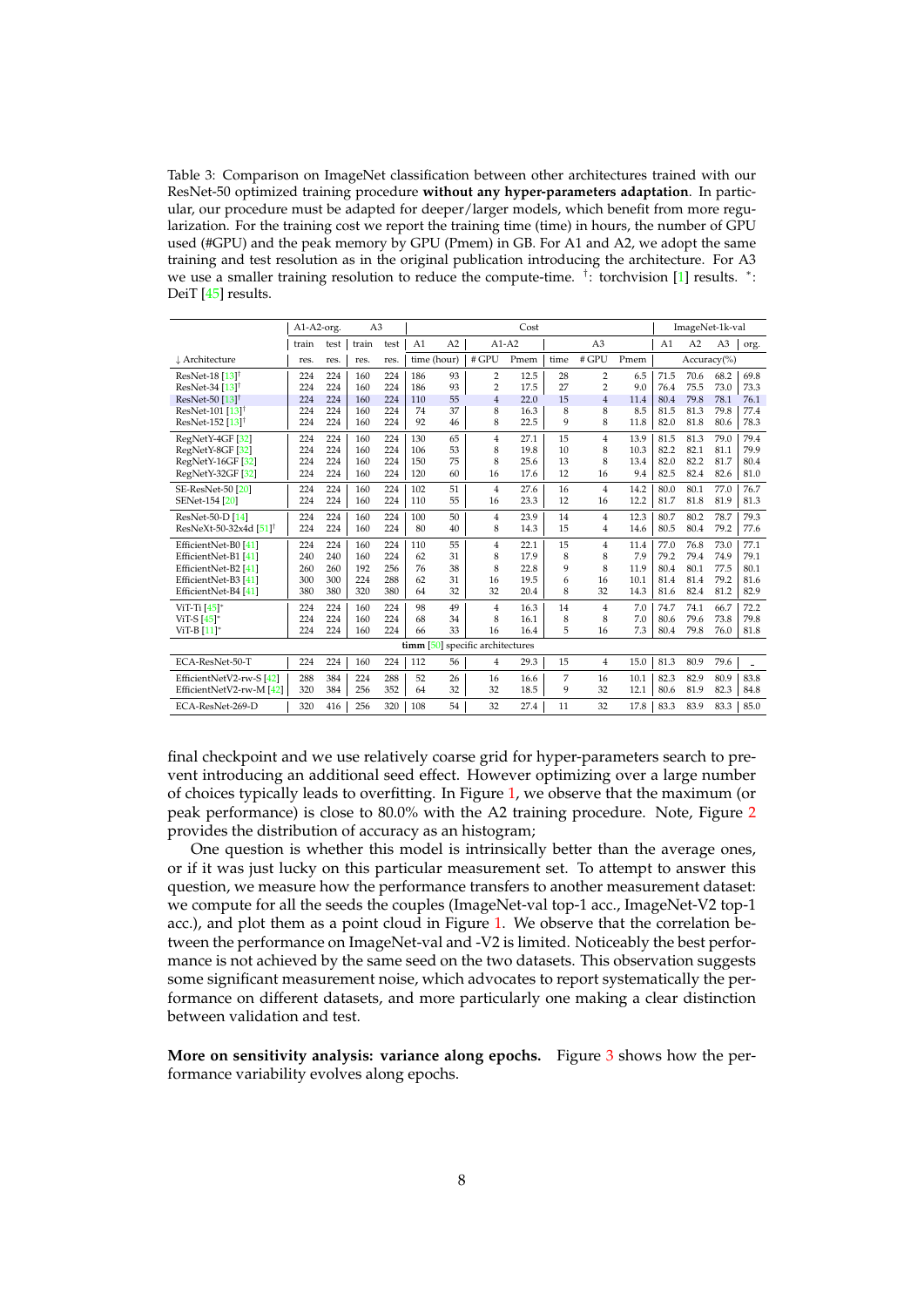<span id="page-8-1"></span><span id="page-8-0"></span>Table 4: **Performance of models trained with A1 training procedure.** We measure peak memory and throughput on one GPU V100 32GB with batch size 128, FP16 precision and test resolution from Table [3.](#page-7-0) Note that the throughput is indicative, since it depends on the GPU hardware, the software that runs the models, and other factors like the adjustment of batch size (we keep it fix in this table).

|                          | # params      | <b>FLOPs</b>  | Throughput                       | Peak mem | Top-1 | Real | V <sub>2</sub> |
|--------------------------|---------------|---------------|----------------------------------|----------|-------|------|----------------|
| Architecture             | $\times 10^6$ | $\times 10^9$ | (im/s)                           | (MB)     | Acc.  | Acc. | Acc.           |
| ResNet-18 [13]           | 11.7          | 1.8           | 7960.5                           | 588      | 71.5  | 79.4 | 59.4           |
| ResNet-34 [13]           | 21.8          | 3.7           | 4862.6                           | 642      | 76.4  | 83.4 | 65.1           |
| ResNet-50 [13]           | 25.6          | 4.1           | 2536.6                           | 1,155    | 80.4  | 85.7 | 68.7           |
| ResNet-101 [13]          | 44.5          | 7.9           | 1547.9                           | 1,264    | 81.5  | 86.3 | 70.3           |
| ResNet-152 [13]          | 60.2          | 11.6          | 1094.0                           | 1,355    | 82.0  | 86.4 | 70.6           |
| RegNetY-4GF [32]         | 20.6          | 4.0           | 1690.6                           | 1,585    | 81.5  | 86.7 | 70.7           |
| RegNetY-8GF [32]         | 39.2          | 8.1           | 1122.3                           | 2,139    | 82.2  | 86.7 | 71.1           |
| RegNetY-16GF [32]        | 83.6          | 16.0          | 694.1                            | 3,052    | 82.0  | 86.4 | 71.2           |
| RegNetY-32GF [32]        | 145.0         | 32.4          | 431.5                            | 3,366    | 82.5  | 86.6 | 71.7           |
| <b>SE-ResNet-50 [20]</b> | 28.1          | 4.1           | 2174.8                           | 1,193    | 80.0  | 85.8 | 68.8           |
| SENet-154 [20]           | 115.1         | 20.9          | 511.5                            | 2,414    | 81.7  | 86.0 | 71.2           |
| ResNet-50-D [14]         | 25.6          | 4.4           | 2418.8                           | 1,205    | 80.7  | 85.9 | 68.9           |
| ResNeXt-50-32x4d [51]    | 25.0          | 4.3           | 1727.5                           | 1,247    | 80.5  | 85.5 | 68.4           |
| EfficientNet-B0 [41]     | 5.3           | 0.4           | 3701.5                           | 932      | 77.0  | 83.8 | 65.0           |
| EfficientNet-B1 [41]     | 7.8           | 0.7           | 2365.2                           | 1.077    | 79.2  | 85.3 | 67.7           |
| EfficientNet-B2 [41]     | 9.2           | 1.0           | 1786.8                           | 1.318    | 80.4  | 86.0 | 69.3           |
| EfficientNet-B3 [41]     | 12.0          | 1.8           | 1082.4                           | 2,447    | 81.4  | 86.7 | 70.4           |
| EfficientNet-B4 [41]     | 19.0          | 4.2           | 561.3                            | 5,058    | 81.6  | 85.9 | 70.8           |
| ViT-Ti $[45]$            | 5.7           | 1.3           | 3497.7                           | 346      | 74.7  | 82.1 | 62.4           |
| ViT-S $[45]$             | 22.0          | 4.6           | 1762.3                           | 682      | 80.6  | 85.6 | 69.4           |
| $ViT-B[11]$              | 86.6          | 17.6          | 771.0                            | 1,544    | 80.4  | 84.8 | 69.4           |
|                          |               |               | timm [50] specific architectures |          |       |      |                |
| ECA-ResNet50-T           | 25.6          | 4.4           | 2139.7                           | 1,155    | 81.3  | 86.1 | 69.9           |
| EfficientNetV2-rw-S [42] | 23.9          | 8.8           | 823.1                            | 2,339    | 80.6  | 84.8 | 69.2           |
| EfficientNetV2-rw-M [42] | 53.2          | 18.5          | 456.8                            | 2,916    | 82.3  | 87.1 | 71.7           |
| ECA-Resnet269-D          | 102.1         | 70.6          | 168.1                            | 4,134    | 83.3  | 86.9 | 71.9           |

#### **4.3 Transfer Learning**

In Table [5](#page-10-2) we provide transfer learning performance on seven fine grained dataset with our different pre-training procedures, and provide a comparison with the default Py-Torch pre-training. For each pre-training we use exactly the same fine-tuning procedure inspired by the fine-tuning procedure used in DeiT [\[45\]](#page-16-9). For each dataset we adapt the fine-tuning hyper-parameters.

We observe that the fine-tuning tend to smooth the difference of performance on certain datasets, such as CIFAR or Stanford Cars. Overall our A1 procedure leads to the best performance on downstream tasks, but the performance of the Pytorch default and A2 tend to be similar, while on Imagenet-val and -v2 A2 was significantly better. A3 is significantly inferior on downstream tasks, which may be related to the lower training resolution at 160×160.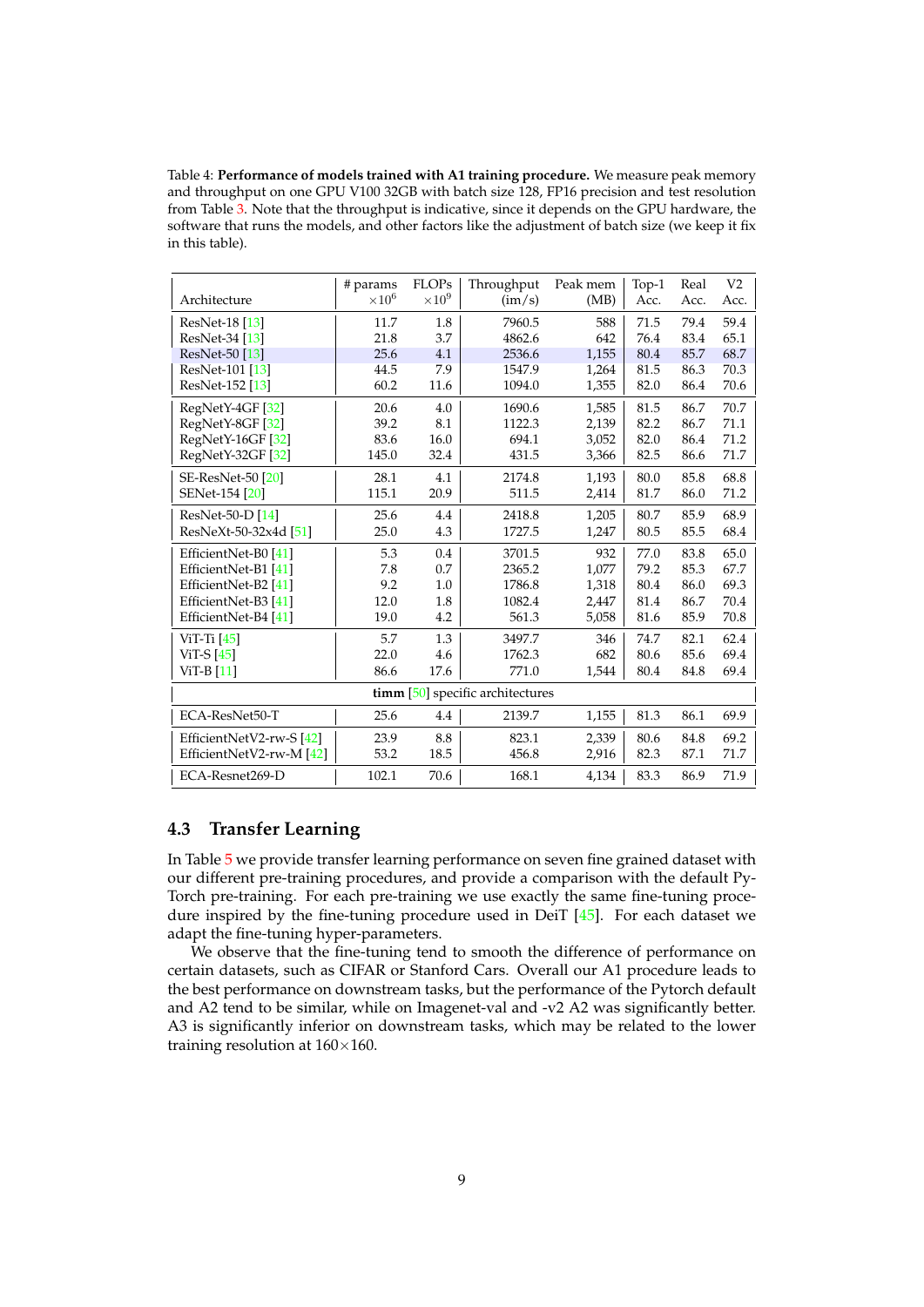<span id="page-9-2"></span><span id="page-9-0"></span>

|                                         | Top-1 accuracy $(\%)$ |      |                  |                             |       |  |  |  |  |
|-----------------------------------------|-----------------------|------|------------------|-----------------------------|-------|--|--|--|--|
| dataset <b>L</b>                        |                       |      |                  | mean std   max min   seed 0 |       |  |  |  |  |
| ImageNet-val   79.72 0.10   79.98 79.50 |                       |      |                  |                             | 79.85 |  |  |  |  |
| ImageNet-real                           |                       |      | 85.37 0.08 85.55 | 85.21                       | 85.45 |  |  |  |  |
| ImageNet-V2                             | 67.99                 | 0.23 | 68.69            | 67.39                       | 67.90 |  |  |  |  |

Figure 1: *Top* ↑*:* Statistics for ResNet-50 trained with A2 and 100 different seeds. The column "seed 0" corresponds to the weights that we take as reference. Its performance is +0.13% above the average top-1 accuracy on Imagenet-val.

79.5 79.6 79.7 79.8 79.9 80.0 the outlying seed that achieves 68.5% top-1 accu-← *Left:* Point cloud plotting the ImageNet-val top-1 accuracy vs ImageNet-V2 for all seeds. Note that racy on ImageNet-V2 has an average performance on ImageNet-val.

<span id="page-9-1"></span>

Figure 2: Distribution of the performance on ImageNet-val with the A2 procedure. It is measured with 100 different seeds. We also depict the Gaussian-fit of this distribution.

#### **4.4 Comparing architectures and training procedures: a show-case of contradictory conclusions**

In this paragraph we case how difficult it is to compare two architectures, even under the same training procedure, or conversely how it is difficult to compare different procedures with a single architecture. We choose ResNet-50 and DeiT-S. The latter  $[4\overline{5}]$  is essentially a ViT parameterized so that it has approximately the same number of parameters as a ResNet-50. For each architecture, we have put a significant effort in optimizing the procedure to maximize the performance on Imagenet-val with the same 300 epochs training schedule and same batch size. Under this constraint, the best training procedure that we have designed for ResNet-50 is A2. We denote by T2 the corresponding training procedure for DeiT-S. Note that this training procedure achieves a significantly better performance on Imagenet-val than the one initially proposed for DeiT-S (80.4% versus 79.8% in the original paper).

|                                                  |  | test set $\rightarrow$ ImageNet-val ImageNet-v2 |                |              |              |  |  |
|--------------------------------------------------|--|-------------------------------------------------|----------------|--------------|--------------|--|--|
| $\downarrow$ architecture training $\rightarrow$ |  | A2                                              | T <sub>2</sub> | A2           |              |  |  |
| ResNet-50<br>DeiT-S                              |  |                                                 | 79.2<br>80.4   | 67.9<br>68.1 | 67.9<br>69.2 |  |  |
|                                                  |  | 79.6                                            |                |              |              |  |  |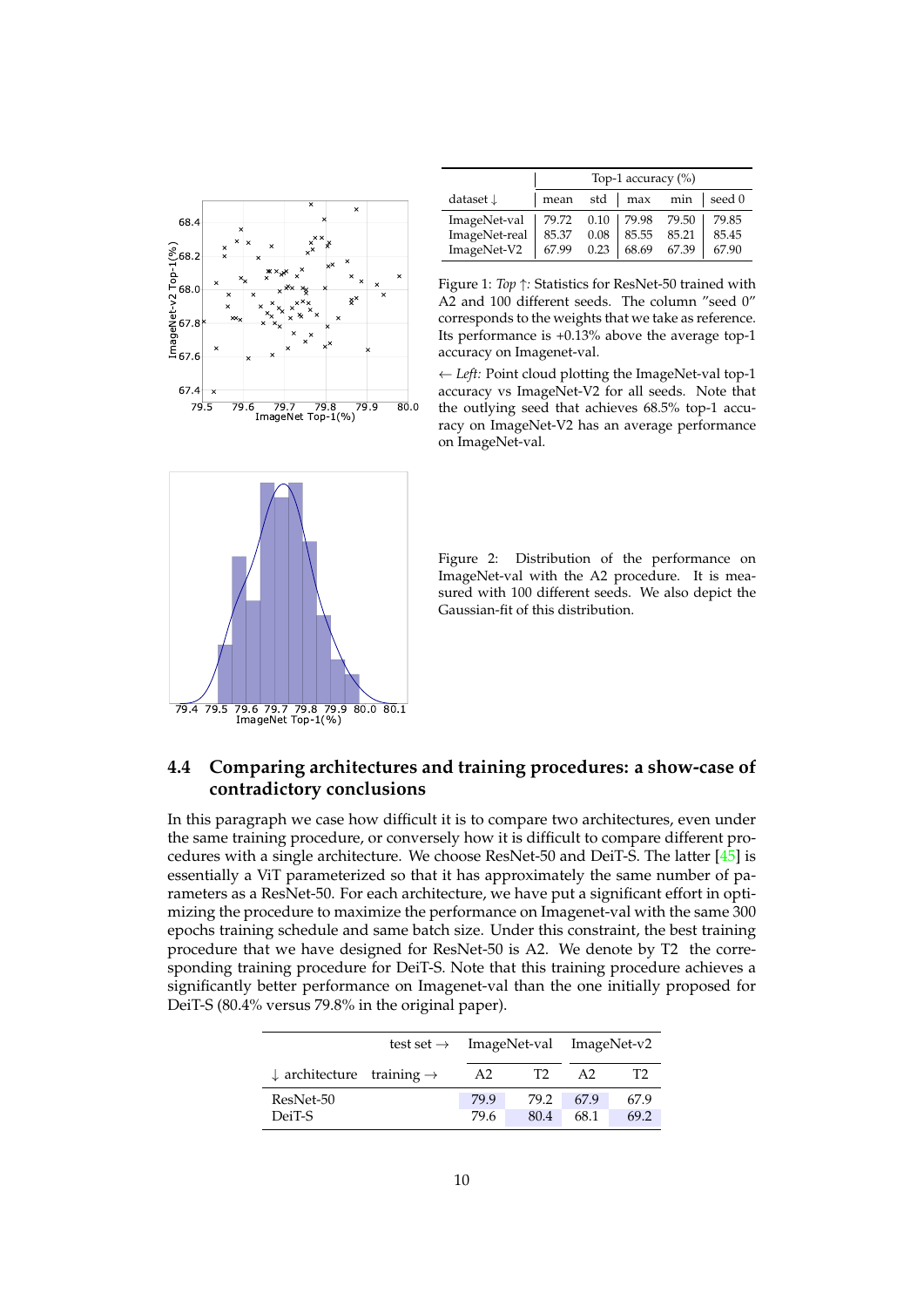<span id="page-10-3"></span><span id="page-10-1"></span>

Figure 3: We show how the mean, standard deviation, minimum and maximum of the top-1 accuracy on ImageNet-val evolves during training with the A2 procedure (ResNet-50 architecture). **(Left)** For all 300 training epochs. **(Right)** Same but for the last epochs. We note that the variance in accuracy is high at the beginning, see for instance at epoch 100, where the difference in performance can be as large as 10% in accuracy. Towards the end of the training, most of the networks converge to similar values and the range significantly decreases in the last 50 epochs. *Credit*: this figure and experiment was inspired by Picard [\[30\]](#page-15-17).

<span id="page-10-2"></span>Table 5: Performance comparison on transfer-learning tasks for different pre-training recipes.

| Dataset                     | Train size | Test size | #classes | Pytorch [1] | A1   | A2   | A3   |
|-----------------------------|------------|-----------|----------|-------------|------|------|------|
| $ImageNet-val$ [ $36$ ]     | 1,281,167  | 50,000    | 1000     | 76.1        | 80.4 | 79.8 | 78.1 |
| iNaturalist 2019 $[18]$     | 265,240    | 3,003     | 1,010    | 73.2        | 73.9 | 75.0 | 73.8 |
| Flowers-102 <sup>[29]</sup> | 2.040      | 6,149     | 102      | 97.9        | 97.9 | 97.9 | 97.5 |
| Stanford Cars [24]          | 8.144      | 8.041     | 196      | 92.5        | 92.7 | 92.6 | 92.5 |
| CIFAR-100 [25]              | 50,000     | 10,000    | 100      | 86.6        | 86.9 | 86.2 | 85.3 |
| <b>CIFAR-10 [25]</b>        | 50,000     | 10,000    | 10       | 98.2        | 98.3 | 98.0 | 97.6 |

As one can see, by choosing the procedure optimized for any of the two architectures, one may conclude that this architecture is better based on ImageNet-val accuracy: with A2 training, ResNet50 is better than DeiT-S, with T2 training, DeiT-S is better than ResNet50. The measurements on ImageNet-v2 would lead to a different conclusion, as DeiT-S is better for both procedure. But even in that case, by focusing on A2 one may conclude that the difference between ResNet-50 and DeiT-S with A2 training is not statistically significant: 67.9% vs 68.1%. Conversely, if the goal is to compare A2 to T2, we could draw different conclusions on ImageNet-val if considering a single architecture.

### <span id="page-10-0"></span>**5 Ablations**

In this section we provide a few ablations of hyper-parameters or selection of ingredients. Some modifications are difficult to ablate individually since they require to re-adjust several other parameters to work properly. This is the case in particular of the optimizer, which strongly interacts with other choices and hyper-parameters. In Appendix [B](#page-18-0) we provide alternative training procedures that we have developed for other optimizers: RMSProp, SGD and AdamP.

**Main ingredients and hyper-parameters.** In Table [6](#page-11-0) we provide an ablation of major ingredients. We focus on the intermediate A2 training procedure as it is a good compromise between compute-cost and accuracy. We make the following observations:

• *Learning rate and Weight Decay.* The learning rate has an important effect on performance. The higher value  $5.10^{-3}$  presented in this table leads to the best per-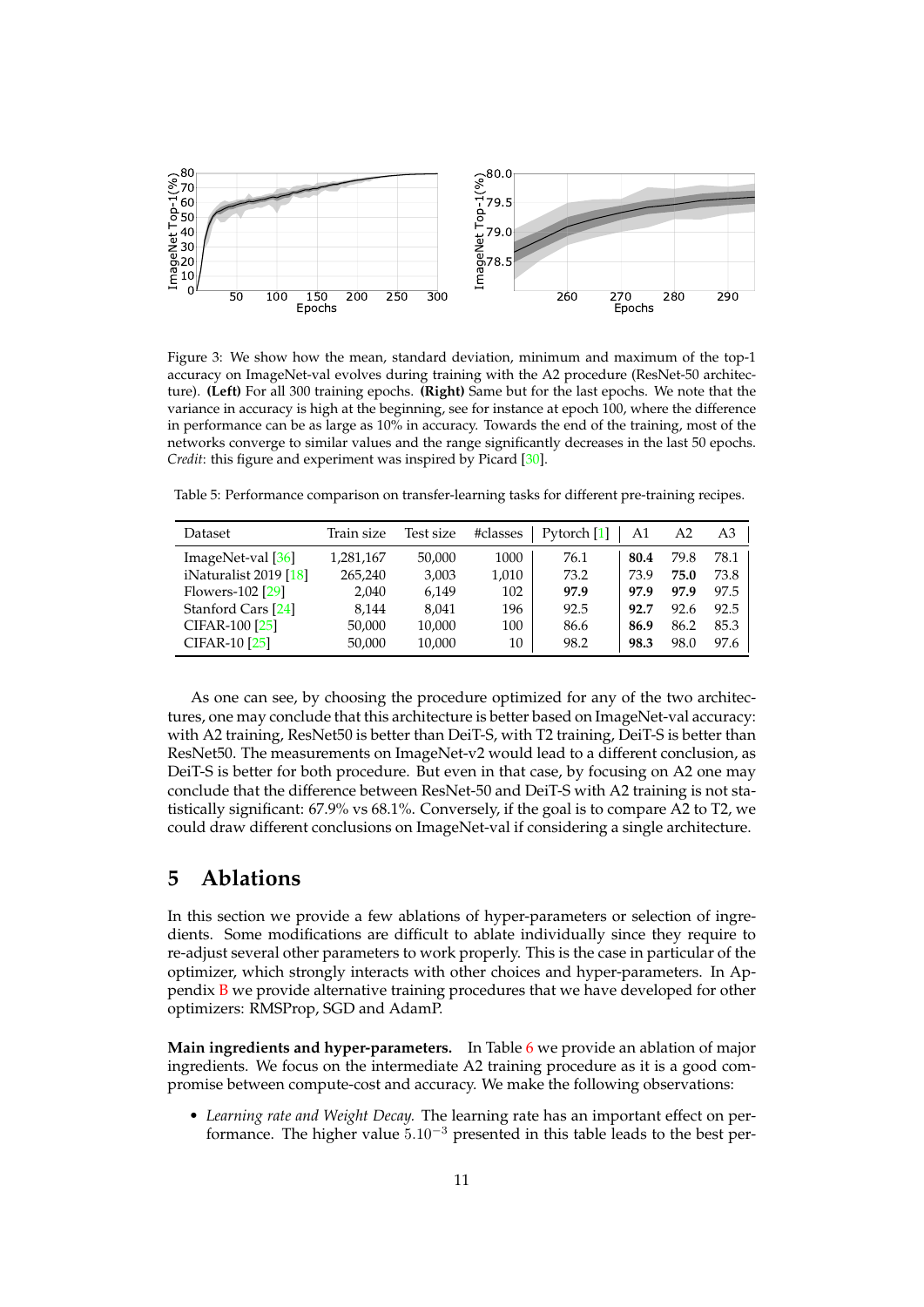<span id="page-11-0"></span>

| loss       | LR                 | WD   | RA | A2    |
|------------|--------------------|------|----|-------|
| BCE        | $2 \times 10^{-3}$ | 0.02 | ✓  | 78.24 |
| BCE        | $2 \times 10^{-3}$ | 0.03 | ✓  | 78.47 |
| <b>BCE</b> | $3 \times 10^{-3}$ | 0.02 | ✓  | 79.16 |
| <b>BCE</b> | $3 \times 10^{-3}$ | 0.03 | ✓  | 79.28 |
| <b>BCE</b> | $5 \times 10^{-3}$ | 0.01 | ✓  | 79.66 |
| <b>BCE</b> | $5 \times 10^{-3}$ | 0.02 | ✓  | 79.85 |
| <b>BCE</b> | $5 \times 10^{-3}$ | 0.03 | ✓  | 79.73 |
| BCE        | $8 \times 10^{-3}$ | 0.02 | ✓  | 79.63 |
| BCE        | $3 \times 10^{-3}$ | 0.02 | Х  | 78.74 |
| <b>BCE</b> | $5 \times 10^{-3}$ | 0.02 | Х  | 79.57 |
| <b>BCE</b> | $5 \times 10^{-3}$ | 0.03 | Х  | 79.58 |
| <b>CE</b>  | $2 \times 10^{-3}$ | 0.02 | ✓  | 77.37 |
| <b>CE</b>  | $3 \times 10^{-3}$ | 0.02 | ✓  | 78.22 |
| <b>CE</b>  | $5 \times 10^{-3}$ | 0.02 | ✓  | 79.18 |
| СE         | $5 \times 10^{-3}$ | 0.03 | ✓  | 79.23 |
| CE         | $5 \times 10^{-3}$ | 0.05 | ✓  | 79.31 |
| <b>CE</b>  | $8 \times 10^{-3}$ | 0.03 | ✓  | 79.12 |
| СE         | $3 \times 10^{-3}$ | 0.02 | Х  | 77.71 |
| СE         | $5 \times 10^{-3}$ | 0.01 | Х  | 78.93 |
| <b>CE</b>  | $5 \times 10^{-3}$ | 0.02 | Х  | 79.00 |
| CE         | $5 \times 10^{-3}$ | 0.03 | Х  | 78.62 |
| <b>CE</b>  | $8 \times 10^{-3}$ | 0.02 | Х  | 78.72 |

Table 6: Main ablation table with A2 procedure. We compare BCE vs CE, including repeated augmentation or not, and vary the learning rate LR and weight decay WD in ranges that our exploration phase has identified as being the most adapted. All results are reported with Seed 0 and therefore all the ResNet-50 are initialized with the same weights when the training starts. The highlighted row corresponds to our A2 procedure.

formance. However increasing it further increases the risk of divergence. We have typically set the weight decay in the range [0.02, 0.03] that we have identified in our preliminary exploration. This parameter is a bit sensitive and can interact with other forms of regularization. In some cases we observe significant differences between 0.02 and 0.03.

- *Loss: Binary Cross Entropy versus Cross Entropy.* In this ablation, moving back from how we use BCE to the vanilla CE loss significantly reduces the performance. As discussed in our main paper, we use the flexibility of BCE to regard Mixup/Cutmix as activating a multi-class 1-vs-all classification problem as discussed in our paper, as opposed to the choice of enforcing probabilities that sum to 1. If we enforce probabilities to sum to 1 as implicitly done with cross-entropy, we obtain a slightly lower accuracy as reported in Table [8.](#page-12-0) By itself, i.e., with the same target, we do not conclude that BCE is necessarily better than CE. But it is with that loss that we reach the configuration with the highest accuracy overall.
- *Repeated augmentation* is providing a small boost in this ablation. This augmentation has some complex interaction with other hyper-parameters, and is not well understood in our opinion. In some cases we observed that it was neutral or detrimental, for instance with shortest schedules (A3 procedure), or in Table [8](#page-12-0) with higher values of the Mixup parameter. Overall, it was best to include this ingredient in our most accurate procedures A1 and A2.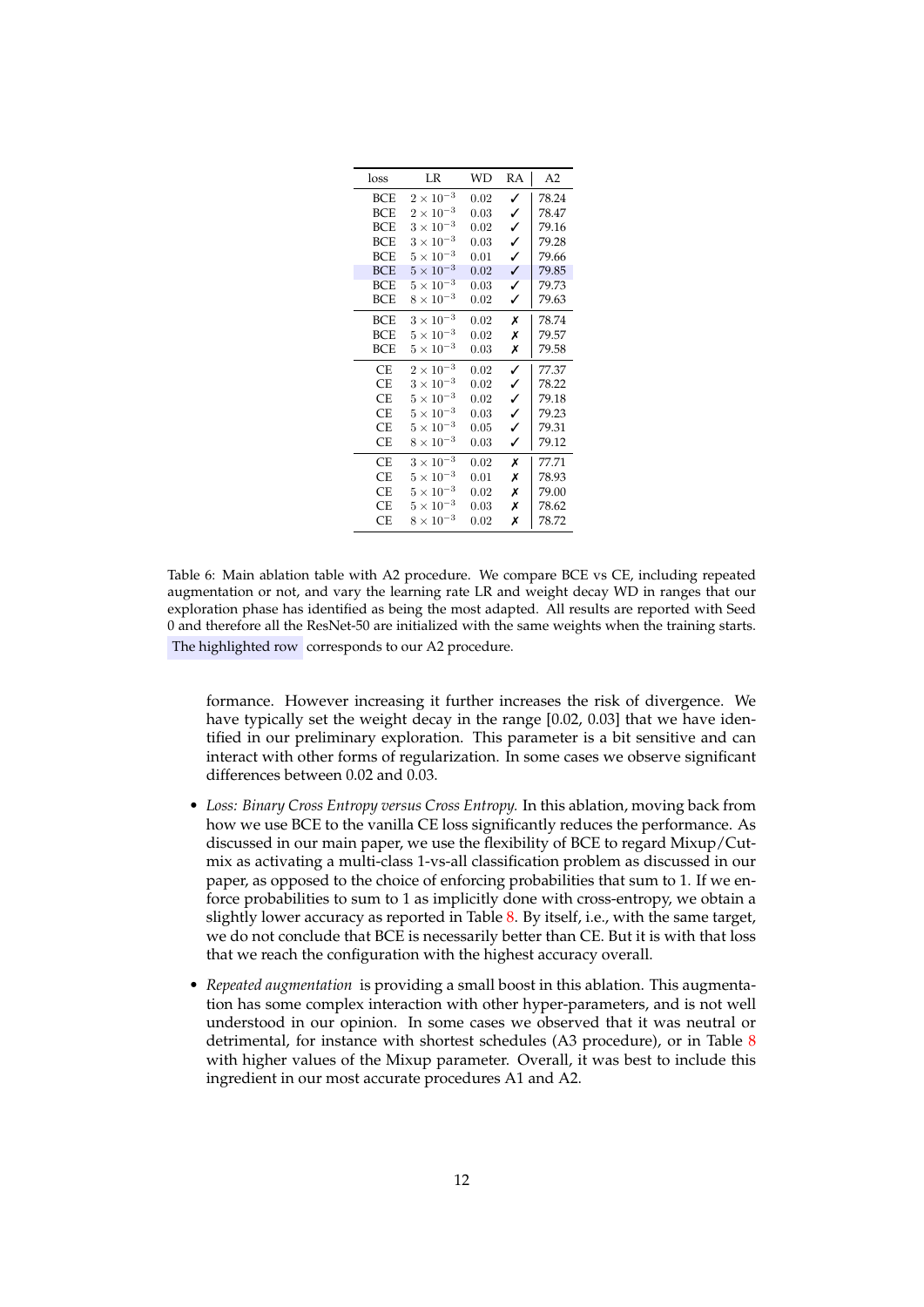| drop-factor | A1    | A <sub>2</sub> | A <sub>3</sub> |
|-------------|-------|----------------|----------------|
| 0           | 79.94 | 79.79          | 78.06          |
| 0.05        | 80.38 | 79.85          | 77.57          |
| 0.1         | 80.12 | 79.62          | 77.32          |
| smoothing   |       |                |                |
| х           | 80.22 | 79.85          | 78.06          |
|             | 80.38 | 79.58          | 77.99          |

<span id="page-12-1"></span>Table 7: Ablation of stochastic Depth & smoothing for our training procedures. In blue , we highlight the results corresponding to the default selection for each procedure, see Table [2.](#page-5-0)

**Stochastic Depth & Smoothing.** We have included stochastic depth in the A1 and A2 training procedures. In Table [7](#page-12-1) we observe that it provides an improvement for A2 compared to setting the drop-rate to 0 (i.e., no stochastic depth), not for A3. Label smoothing is not effective at 300 epochs with other hyper-parameters and ingredients fixed. This is why we only use it for the longer 600-epoch schedule in A1, where our exploration concluded that it has a positive impact.

**Augmentation.** Table [8](#page-12-0) evidences the role of augmentations when we modify a few parameters (of Mixup and RandAugment): each modification that we have done has some impact on the measured score. While it would be unrealistic (and not ecological) to ensure that all our choices are statistically significant, one can observe that all modifications in this table decrease the top-1 accuracy below the average performance  $(79.72\% - std\ 0.1)$  that we report over 100 seeds in Figure [1.](#page-9-0)

<span id="page-12-0"></span>

| mixup |  | Rep. aug. RandA label smooth. stoch. depth BCE target   top-1 acc. |      |       |
|-------|--|--------------------------------------------------------------------|------|-------|
| 0.1   |  |                                                                    | 0.05 | 79.85 |
| 0.2   |  |                                                                    |      | 79.62 |
| 0.2   |  |                                                                    |      | 79.61 |
| 0.05  |  |                                                                    |      | 79.57 |
|       |  |                                                                    |      | 79.57 |

Table 8: Ablation of some data-augmentation choices for our training procedure A2 on Imagenetval, all computed with "Seed 0". The first row contains our default choices, see Table [2](#page-5-0) for the full set of hyper-parameters. Each other row corresponds to an ablation for which we have changed only one or two hyper-parameters or ingredient. Activating "BCE target" is our default. It refers to our choice to regard Mixup/Cutmix as activating a multi-class classification 1-vs-all problem as discussed in our paper. Not using it means that we also use BCE, but we enforce the probabilities of the concepts sum to 1 as with the regular cross-entropy loss.

**Crop-ratio.** We evaluate the influence of the crop-ratio used at inference time. The one most commonly adopted in the literature is 0.875. Recently researchers have considered larger values for this parameter, noticeably for vision transformers after significant gains were reported by the author of the **timm** library with these models. Table [9](#page-13-0) provides an analysis as a function of this parameter.

**Evaluation at other resolutions.** While we primarily focus on the performance when inferring at resolution  $224 \times 224$ , we also evaluate our models when feeding images at larger resolutions. We report these results in Figure [4,](#page-13-1) where we see that the models trained with A1 and A2 have a better performance when used at higher resolutions.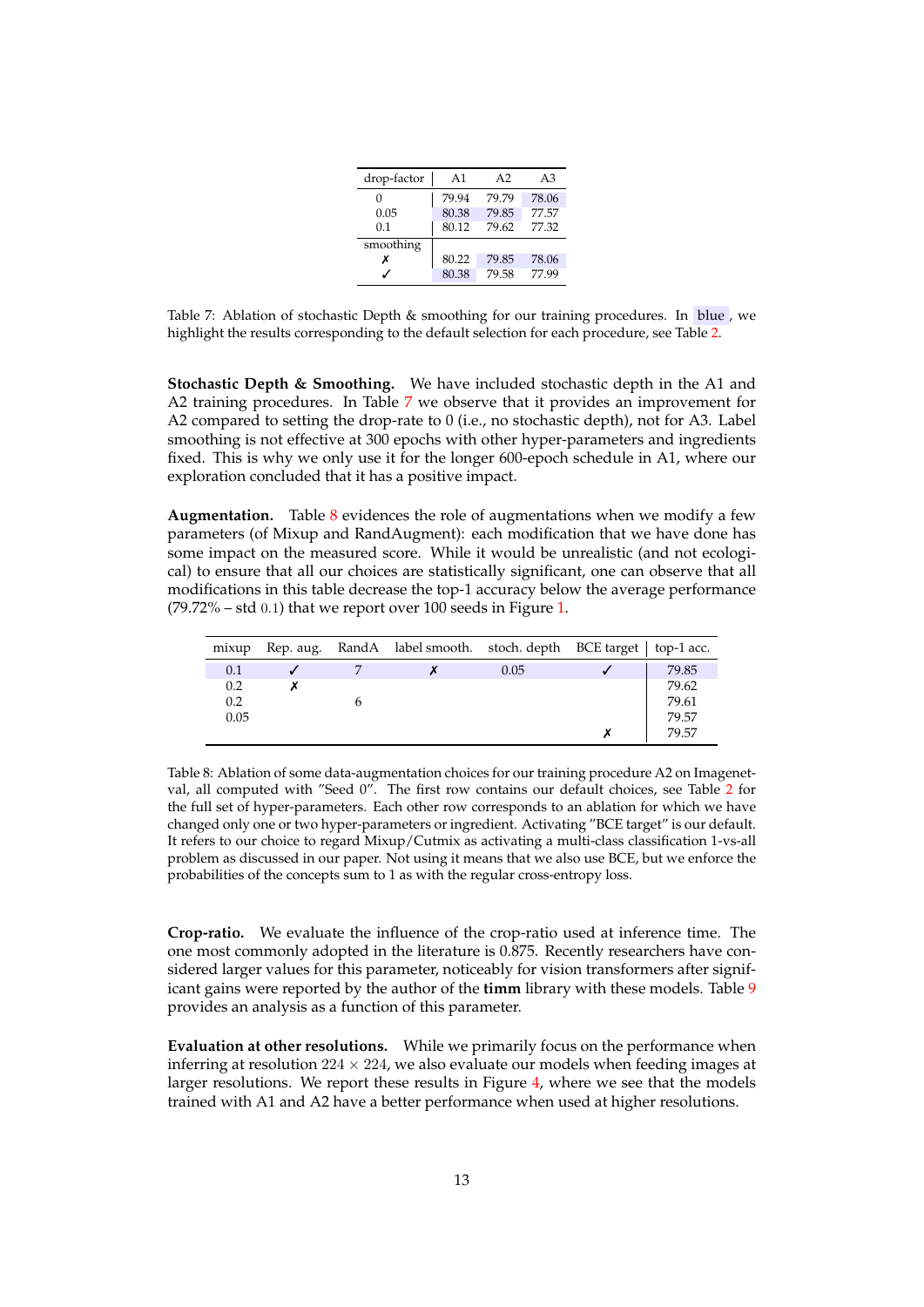<span id="page-13-3"></span><span id="page-13-0"></span>

|       | A1 |  |  | A2 | A3 |                                                                                                                       |  |
|-------|----|--|--|----|----|-----------------------------------------------------------------------------------------------------------------------|--|
|       |    |  |  |    |    | crop-ratio   mean (std) max - min seed 0   mean (std) max - min seed 0   mean (std) max - min seed 0                  |  |
| 0.875 |    |  |  |    |    | 80.18 (0.14) 80.45 - 79.90 80.14 79.67 (0.08) 79.91 - 79.59 79.91 77.69 (0.10) 77.85 - 77.48 77.69                    |  |
| 0.9   |    |  |  |    |    | $80.22(0.15)$ $80.54 - 79.98$ $80.25$   $79.73(0.09)$ $79.89 - 79.56$ $79.75$   $77.86(0.09)$ $78.01 - 77.62$ $77.83$ |  |
| 0.95  |    |  |  |    |    | 80.24 (0.14) 80.49 - 79.91 80.38 79.68 (0.09) 79.85 - 79.57 79.85 78.00 (0.09) 78.09 - 77.83 78.06                    |  |
| 1.0   |    |  |  |    |    | $80.15(0.11)$ $80.15-79.66$ $80.19$   $79.58(0.13)$ $79.88-79.32$ $79.88$   $78.02(0.10)$ $78.16-77.83$ $77.93$       |  |

<span id="page-13-1"></span>Table 9: Ablation of the crop-ratio when training with A1. We compute the Imagenet-val top-1 accuracy as a function of this parameter for 10 different seeds, for ResNet50 trained with our procedures. Our selection of 0.95 was based on Seed 0 in early experiments. It is comparable but not statistically better than the standard 0.875. Note that we have one A1 seed that leads to a top 80.54% top-1 accuracy at crop-ratio 0.9. We regard it as being overfit and therefore we do not recommend to report this number.



Figure 4: We compare ImageNet Top-1 accuracy according to the test resolution for our three training procedures A1, A2 and A3 with ResNet-50 architecture. Our training procedure and models also benefit from the FixRes effect [\[48\]](#page-16-6): the performance increases when using a larger image at test time for the procedures A1 and A2. This observation is not true for A3, which is expected since this procedure was already relying on feeding smaller images at train time, so as to maximize the accuracy at test resolution  $224 \times 224$ .

### **6 Conclusion**

In this paper we have proposed new training procedures for a vanilla ResNet-50. We have integrated new ingredients and put a significant effort in exploring diverse procedures under different resource constraints. As a result, we have established the new state of the art for training this gold-standard model. We have two other procedures to train strong ResNet-50 with less compute power. Nevertheless, we do not claim that our procedures are universal, quite the opposite: the architecture and training should be optimized jointly. Our procedure is not ideal for training other models: while, on some models, our training recipes lead to excellent results outperforming those reported in the literature, they exhibit suboptimal performance on others, typically for deeper architectures that require more regularization.

### **Acknowledgments & feedback**

Ross Wightman thanks NVIDIA for the donation of a V100 DGX Station and Google's TPU Research Cloud (TRC) for Cloud TPUs used in this research. All authors thank Mike Rabbat and Jakob Verbeek for their feedback. We welcome feedback regarding these or other noteworthy procedures via the **timm** GitHub Discussions<sup>[4](#page-13-2)</sup>.

<span id="page-13-2"></span><sup>4</sup><https://github.com/rwightman/pytorch-image-models/discussions>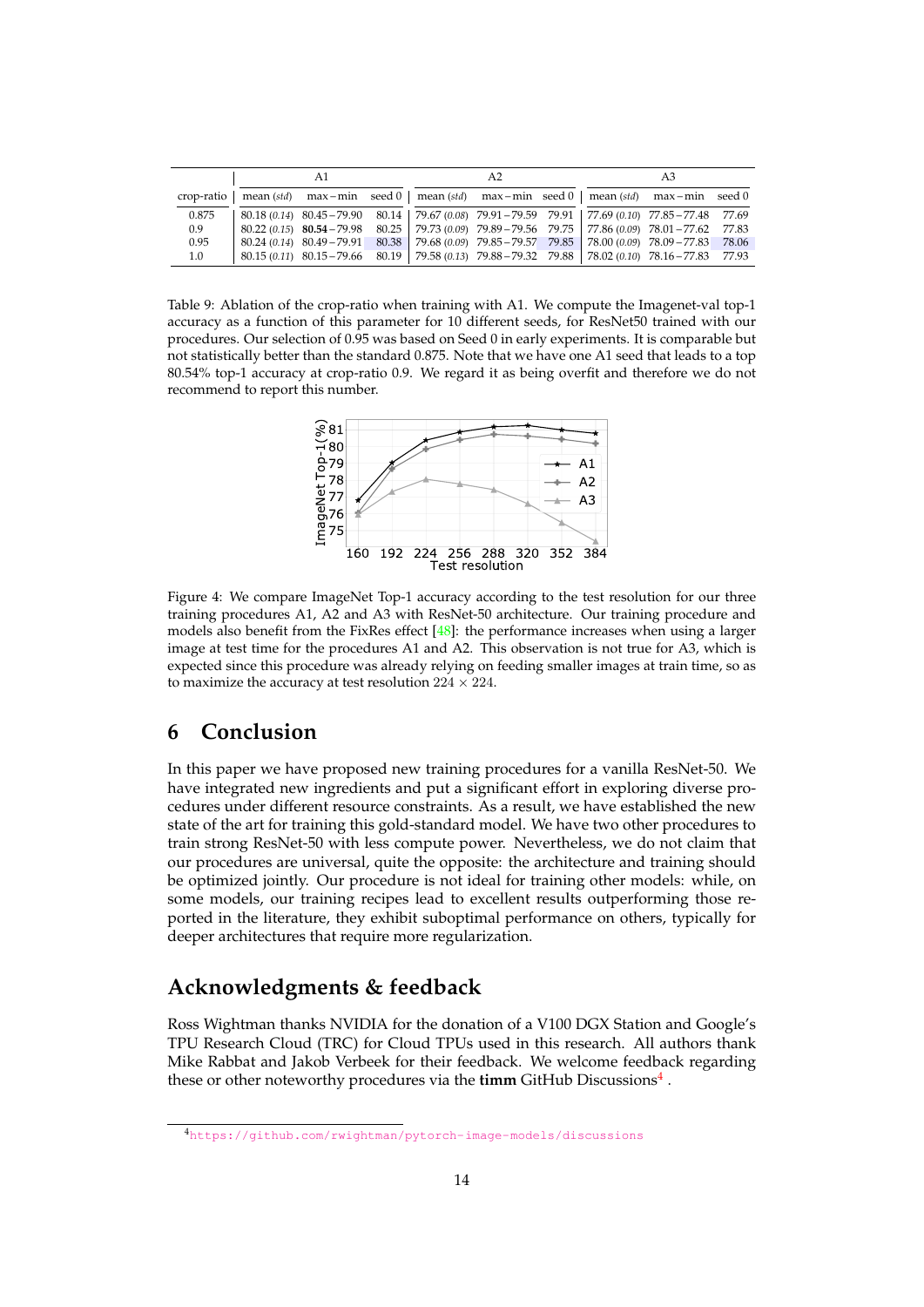#### **References**

- <span id="page-14-3"></span>[1] Pytorch. <https://pytorch.org/vision/stable/index.html>. Accessed: 2021-08- 01. [2,](#page-1-2) [4,](#page-3-1) [6,](#page-5-1) [8,](#page-7-1) [11](#page-10-3)
- <span id="page-14-8"></span>[2] Irwan Bello, W. Fedus, Xianzhi Du, E. D. Cubuk, A. Srinivas, Tsung-Yi Lin, Jonathon Shlens, and Barret Zoph. Revisiting ResNets: Improved training and scaling strategies. *arXiv preprint arXiv:2103.07579*, 2021. [3,](#page-2-0) [5](#page-4-0)
- <span id="page-14-15"></span>[3] Maxim Berman, Hervé Jégou, Andrea Vedaldi, Iasonas Kokkinos, and Matthijs Douze. Multigrain: a unified image embedding for classes and instances. *arXiv preprint arXiv:1902.05509*, 2019. [5](#page-4-0)
- <span id="page-14-13"></span>[4] Lucas Beyer, Olivier J. Henaff, Alexander Kolesnikov, Xiaohua Zhai, and Aaron van den ´ Oord. Are we done with ImageNet? *arXiv preprint arXiv:2006.07159*, 2020. [3,](#page-2-0) [4](#page-3-1)
- <span id="page-14-9"></span>[5] A. Brock, Soham De, S. L. Smith, and K. Simonyan. High-performance large-scale image recognition without normalization. *arXiv preprint arXiv:2102.06171*, 2021. [3,](#page-2-0) [21](#page-20-0)
- <span id="page-14-7"></span>[6] Mathilde Caron, Hugo Touvron, Ishan Misra, Hervé Jégou, Julien Mairal, Piotr Bojanowski, and Armand Joulin. Emerging properties in self-supervised vision transformers. *arXiv preprint arXiv:2104.14294*, 2021. [3](#page-2-0)
- <span id="page-14-11"></span>[7] Ekin Dogus Cubuk, Barret Zoph, Dandelion Mane, Vijay Vasudevan, and Quoc V. Le. Au- ´ toaugment: Learning augmentation policies from data. *arXiv preprint arXiv:1805.09501*, 2018. [3,](#page-2-0) [18](#page-17-1)
- <span id="page-14-5"></span>[8] Ekin D. Cubuk, Barret Zoph, Jonathon Shlens, and Quoc V. Le. RandAugment: Practical automated data augmentation with a reduced search space. *arXiv preprint arXiv:1909.13719*, 2019. [3,](#page-2-0) [5,](#page-4-0) [18,](#page-17-1) [20](#page-19-0)
- <span id="page-14-4"></span>[9] Jia Deng, Wei Dong, Richard Socher, Li-Jia Li, Kai Li, and Li Fei-Fei. Imagenet: A large-scale hierarchical image database. In *Conference on Computer Vision and Pattern Recognition*, pages 248–255, 2009. [3](#page-2-0)
- <span id="page-14-6"></span>[10] Piotr Dollar, Mannat Singh, and Ross B. Girshick. Fast and accurate model scaling. In ´ *Conference on Computer Vision and Pattern Recognition*, 2021. [3,](#page-2-0) [6](#page-5-1)
- <span id="page-14-10"></span>[11] Alexey Dosovitskiy, Lucas Beyer, Alexander Kolesnikov, Dirk Weissenborn, Xiaohua Zhai, Thomas Unterthiner, Mostafa Dehghani, Matthias Minderer, Georg Heigold, Sylvain Gelly, et al. An image is worth 16x16 words: Transformers for image recognition at scale. In *International Conference on Learning Representations*, 2021. [3,](#page-2-0) [4,](#page-3-1) [5,](#page-4-0) [8,](#page-7-1) [9](#page-8-1)
- <span id="page-14-12"></span>[12] Pierre Foret, Ariel Kleiner, H. Mobahi, and Behnam Neyshabur. Sharpness-aware minimization for efficiently improving generalization. *arXiv preprint arXiv:2010.01412*, 2021. [3](#page-2-0)
- <span id="page-14-0"></span>[13] Kaiming He, Xiangyu Zhang, Shaoqing Ren, and Jian Sun. Deep residual learning for image recognition. In *Conference on Computer Vision and Pattern Recognition*, 2016. [2,](#page-1-2) [3,](#page-2-0) [6,](#page-5-1) [8,](#page-7-1) [9](#page-8-1)
- <span id="page-14-2"></span>[14] Tong He, Zhi Zhang, Hang Zhang, Zhongyue Zhang, Junyuan Xie, and Mu Li. Bag of tricks for image classification with convolutional neural networks. In *Conference on Computer Vision and Pattern Recognition*, 2019. [2,](#page-1-2) [3,](#page-2-0) [8,](#page-7-1) [9](#page-8-1)
- <span id="page-14-18"></span>[15] Dan Hendrycks, Norman Mu, E. D. Cubuk, Barret Zoph, J. Gilmer, and Balaji Lakshminarayanan. Augmix: A simple data processing method to improve robustness and uncertainty. *arXiv preprint arXiv:1912.02781*, 2020. [18](#page-17-1)
- <span id="page-14-19"></span>[16] Byeongho Heo, Sanghyuk Chun, Seong Joon Oh, Dongyoon Han, Sangdoo Yun, Youngjung Uh, and Jung-Woo Ha. Adamp: Slowing down the weight norm increase in momentumbased optimizers. *arXiv preprint arXiv:2006.08217*, 2020. [21](#page-20-0)
- <span id="page-14-16"></span>[17] Elad Hoffer, Tal Ben-Nun, Itay Hubara, Niv Giladi, Torsten Hoefler, and Daniel Soudry. Augment your batch: Improving generalization through instance repetition. In *Conference on Computer Vision and Pattern Recognition*, 2020. [5](#page-4-0)
- <span id="page-14-17"></span>[18] Grant Van Horn, Oisin Mac Aodha, Yang Song, Alexander Shepard, Hartwig Adam, Pietro Perona, and Serge J. Belongie. The iNaturalist species classification and detection dataset. *arXiv preprint arXiv:1707.06642*, 2017. [11](#page-10-3)
- <span id="page-14-14"></span>[19] Andrew G. Howard, Menglong Zhu, Bo Chen, Dmitry Kalenichenko, Weijun Wang, Tobias Weyand, M. Andreetto, and Hartwig Adam. Mobilenets: Efficient convolutional neural networks for mobile vision applications. *arXiv preprint arXiv:1704.04861*, 2017. [3](#page-2-0)
- <span id="page-14-1"></span>[20] Jie Hu, Li Shen, and Gang Sun. Squeeze-and-excitation networks. *arXiv preprint arXiv:1709.01507*, 2017. [2,](#page-1-2) [3,](#page-2-0) [8,](#page-7-1) [9](#page-8-1)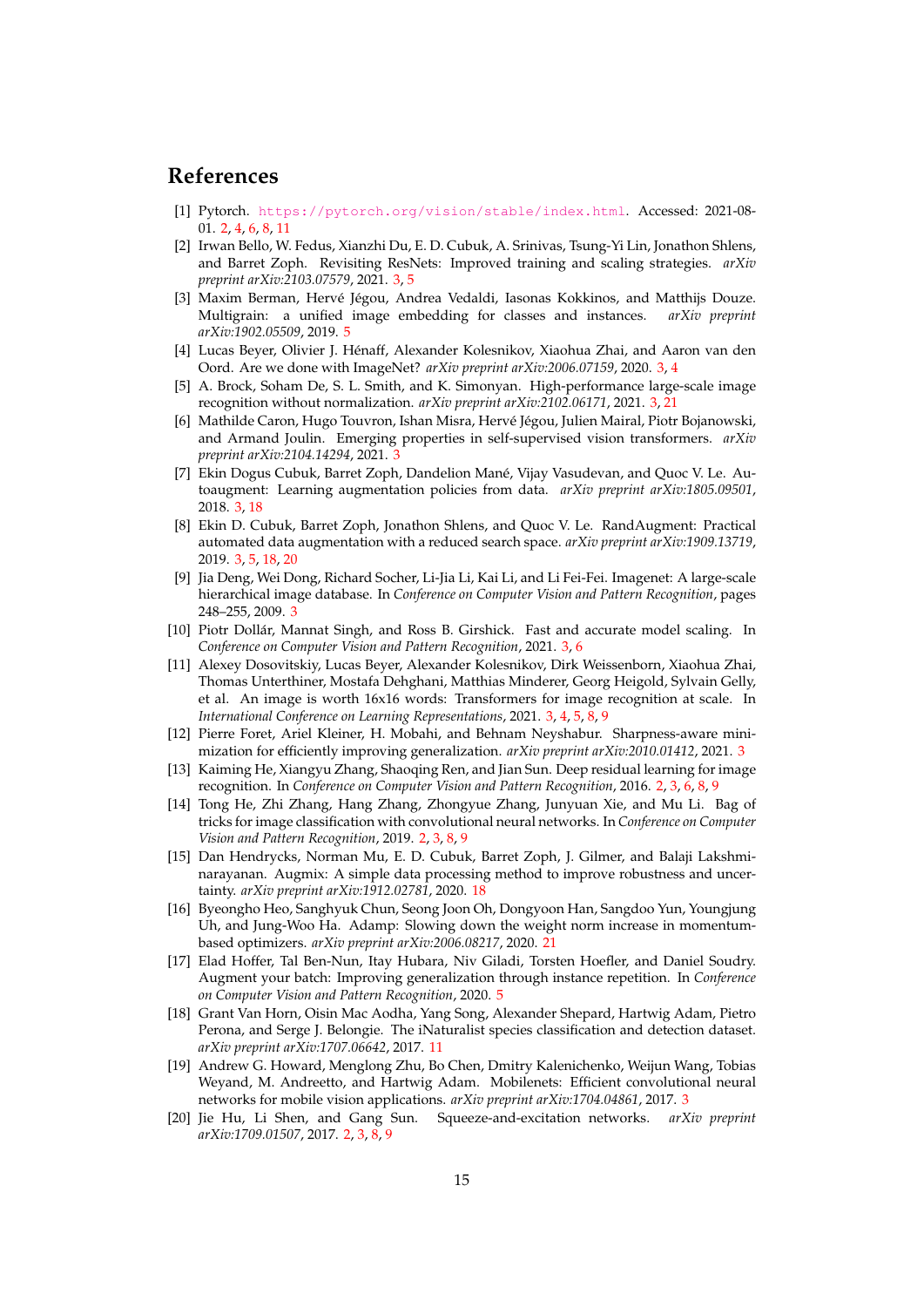- <span id="page-15-7"></span>[21] Gao Huang, Yu Sun, Zhuang Liu, Daniel Sedra, and Kilian Q. Weinberger. Deep networks with stochastic depth. In *European Conference on Computer Vision*, 2016. [3,](#page-2-0) [5](#page-4-0)
- <span id="page-15-9"></span>[22] Pavel Izmailov, Dmitrii Podoprikhin, T. Garipov, D. Vetrov, and A. G. Wilson. Averaging weights leads to wider optima and better generalization. *arXiv preprint arXiv:1803.05407*, 2018. [3](#page-2-0)
- <span id="page-15-11"></span>[23] Prannay Khosla, Piotr Teterwak, Chen Wang, Aaron Sarna, Yonglong Tian, Phillip Isola, Aaron Maschinot, Ce Liu, and Dilip Krishnan. Supervised contrastive learning. *arXiv preprint arXiv:2004.11362*, 2020. [3](#page-2-0)
- <span id="page-15-20"></span>[24] Jonathan Krause, Michael Stark, Jia Deng, and Li Fei-Fei. 3d object representations for finegrained categorization. In *IEEE Workshop on 3D Representation and Recognition*, 2013. [11](#page-10-3)
- <span id="page-15-21"></span>[25] Alex Krizhevsky. Learning multiple layers of features from tiny images. Technical report, CIFAR, 2009. [11](#page-10-3)
- <span id="page-15-5"></span>[26] A. Krizhevsky, I. Sutskever, and G. Hinton. ImageNet classification with deep convolutional neural networks. In *NeurIPS*, 2012. [3](#page-2-0)
- <span id="page-15-4"></span>[27] Jung kyu Lee, Taeryun Won, and Kiho Hong. Compounding the performance improvements of assembled techniques in a convolutional neural network. *arXiv preprint arXiv:2001.06268*, 2020. [3](#page-2-0)
- <span id="page-15-15"></span>[28] I. Loshchilov and F. Hutter. Fixing weight decay regularization in adam. *arXiv preprint arXiv:1711.05101*, 2017. [4,](#page-3-1) [5](#page-4-0)
- <span id="page-15-19"></span>[29] M-E. Nilsback and A. Zisserman. Automated flower classification over a large number of classes. In *Proceedings of the Indian Conference on Computer Vision, Graphics and Image Processing*, 2008. [11](#page-10-3)
- <span id="page-15-17"></span>[30] David Picard. torch.manual\_seed(3407) is all you need: On the influence of random seeds in deep learning architectures for computer vision. *arXiv preprint arXiv:2109.08203*, sep 2021. [7,](#page-6-2) [11](#page-10-3)
- <span id="page-15-10"></span>[31] B. Polyak and A. Juditsky. Acceleration of stochastic approximation by averaging. *Siam Journal on Control and Optimization*, 1992. [3](#page-2-0)
- <span id="page-15-2"></span>[32] Ilija Radosavovic, Raj Prateek Kosaraju, Ross B. Girshick, Kaiming He, and Piotr Dollar. ´ Designing network design spaces. *Conference on Computer Vision and Pattern Recognition*, 2020. [3,](#page-2-0) [7,](#page-6-2) [8,](#page-7-1) [9](#page-8-1)
- <span id="page-15-14"></span>[33] Esteban Real, Alok Aggarwal, Yanping Huang, and Quoc V. Le. Regularized evolution for image classifier architecture search. *arXiv preprint arXiv:1802.01548*, 2018. [3](#page-2-0)
- <span id="page-15-1"></span>[34] B. Recht, Rebecca Roelofs, L. Schmidt, and V. Shankar. Do ImageNet classifiers generalize to ImageNet? In *International Conference on Machine Learning*, 2019. [1,](#page-0-1) [2](#page-1-2)
- <span id="page-15-3"></span>[35] T. Ridnik, Hussam Lawen, Asaf Noy, and Itamar Friedman. Tresnet: High performance gpu-dedicated architecture. *arXiv preprint arXiv:2003.13630*, 2020. [3](#page-2-0)
- <span id="page-15-0"></span>[36] Olga Russakovsky, Jia Deng, Hao Su, Jonathan Krause, Sanjeev Satheesh, Sean Ma, Zhiheng Huang, Andrej Karpathy, Aditya Khosla, Michael Bernstein, Alexander C. Berg, and Li Fei-Fei. ImageNet large scale visual recognition challenge. *International Journal of Computer Vision*, 115(3):211–252, 2015. [1,](#page-0-1) [11](#page-10-3)
- <span id="page-15-8"></span>[37] Nitish Srivastava, Geoffrey Hinton, Alex Krizhevsky, Ilya Sutskever, and Ruslan Salakhutdinov. Dropout: A simple way to prevent neural networks from overfitting. In *Journal of Machine Learning Research*, 2014. [3](#page-2-0)
- <span id="page-15-12"></span>[38] Ilya Sutskever, James Martens, George E. Dahl, and Geoffrey E. Hinton. On the importance of initialization and momentum in deep learning. In *International Conference on Machine Learning*, 2013. [3](#page-2-0)
- <span id="page-15-13"></span>[39] Christian Szegedy, V. Vanhoucke, S. Ioffe, Jon Shlens, and Z. Wojna. Rethinking the inception architecture for computer vision. *Conference on Computer Vision and Pattern Recognition*, 2016. [3](#page-2-0)
- <span id="page-15-16"></span>[40] C. Szegedy, Wei Liu, Yangqing Jia, P. Sermanet, S. Reed, D. Anguelov, D. Erhan, V. Vanhoucke, and A. Rabinovich. Going deeper with convolutions. In *Conference on Computer Vision and Pattern Recognition*, 2015. [5](#page-4-0)
- <span id="page-15-6"></span>[41] Mingxing Tan and Quoc V. Le. EfficientNet: Rethinking model scaling for convolutional neural networks. *arXiv preprint arXiv:1905.11946*, 2019. [3,](#page-2-0) [8,](#page-7-1) [9](#page-8-1)
- <span id="page-15-18"></span>[42] Mingxing Tan and Quoc V. Le. Efficientnetv2: Smaller models and faster training. In *International Conference on Machine Learning*, 2021. [8,](#page-7-1) [9,](#page-8-1) [21](#page-20-0)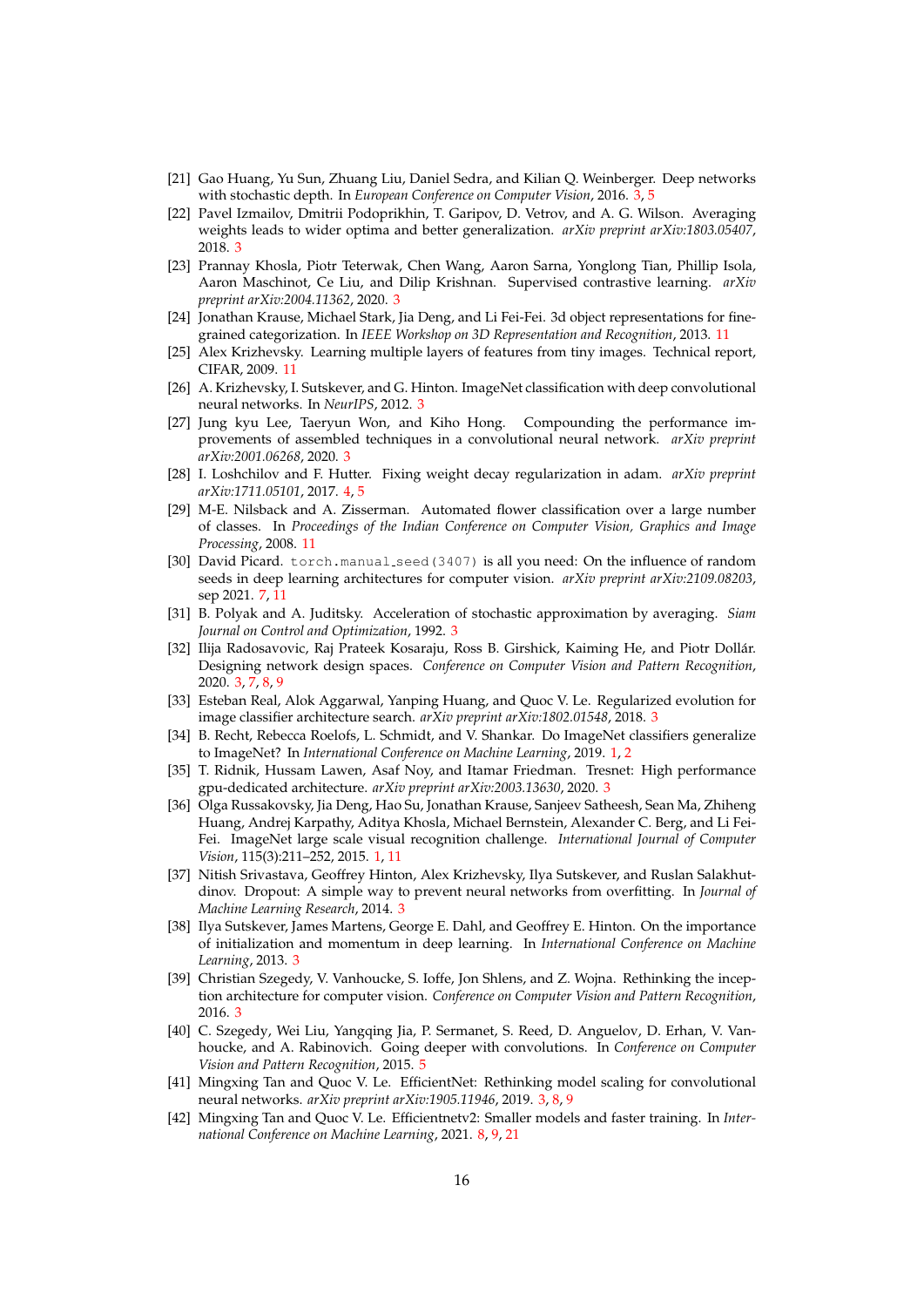- <span id="page-16-13"></span>[43] Ilya Tolstikhin, Neil Houlsby, Alexander Kolesnikov, Lucas Beyer, Xiaohua Zhai, Thomas Unterthiner, Jessica Yung, Daniel Keysers, Jakob Uszkoreit, Mario Lucic, and Alexey Dosovitskiy. MLP-Mixer: An all-MLP architecture for vision. *arXiv preprint arXiv:2105.01601*, 2021. [4,](#page-3-1) [5](#page-4-0)
- <span id="page-16-14"></span>[44] Hugo Touvron, Piotr Bojanowski, Mathilde Caron, M. Cord, Alaaeldin El-Nouby, Edouard Grave, Armand Joulin, Gabriel Synnaeve, Jakob Verbeek, and Hervé Jégou. ResMLP: feedforward networks for image classification with data-efficient training. *arXiv preprint arXiv:2105.03404*, 2021. [4,](#page-3-1) [5](#page-4-0)
- <span id="page-16-9"></span>[45] Hugo Touvron, M. Cord, M. Douze, F. Massa, Alexandre Sablayrolles, and H. Jégou. Training data-efficient image transformers & distillation through attention. *International Conference on Machine Learning*, 2021. [3,](#page-2-0) [4,](#page-3-1) [5,](#page-4-0) [6,](#page-5-1) [8,](#page-7-1) [9,](#page-8-1) [10](#page-9-2)
- <span id="page-16-16"></span>[46] Hugo Touvron, Matthieu Cord, Alexandre Sablayrolles, Gabriel Synnaeve, and Hervé Jegou. Going deeper with image transformers. ´ *International Conference on Computer Vision*, 2021. [5](#page-4-0)
- <span id="page-16-5"></span>[47] Hugo Touvron, Alexandre Sablayrolles, M. Douze, M. Cord, and H. Jégou. Grafit: Learning fine-grained image representations with coarse labels. *International Conference on Computer Vision*, 2021. [3](#page-2-0)
- <span id="page-16-6"></span>[48] Hugo Touvron, Andrea Vedaldi, Matthijs Douze, and Herve Jegou. Fixing the train-test resolution discrepancy. *Neurips*, 2019. [3,](#page-2-0) [6,](#page-5-1) [14](#page-13-3)
- <span id="page-16-8"></span>[49] Ashish Vaswani, Prajit Ramachandran, Aravind Srinivas, Niki Parmar, Blake Hechtman, and Jonathon Shlens. Scaling local self-attention for parameter efficient visual backbones. *arXiv preprint arXiv:2103.12731*, 2021. [3](#page-2-0)
- <span id="page-16-0"></span>[50] Ross Wightman. Pytorch image models. [https://github.com/rwightman/](https://github.com/rwightman/pytorch-image-models) [pytorch-image-models](https://github.com/rwightman/pytorch-image-models), 2019. [3,](#page-2-0) [5,](#page-4-0) [8,](#page-7-1) [9,](#page-8-1) [18](#page-17-1)
- <span id="page-16-3"></span>[51] Saining Xie, Ross Girshick, Piotr Dollar, Zhuowen Tu, and Kaiming He. Aggregated resid- ´ ual transformations for deep neural networks. In *Conference on Computer Vision and Pattern Recognition*, 2017. [3,](#page-2-0) [8,](#page-7-1) [9](#page-8-1)
- <span id="page-16-10"></span>[52] Ismet Zeki Yalniz, Hervé Jégou, Kan Chen, Manohar Paluri, and Dhruv Kumar Mahajan. Billion-scale semi-supervised learning for image classification. *arXiv preprint arXiv:1905.00546*, 2019. [3](#page-2-0)
- <span id="page-16-15"></span>[53] Yang You, Jing Li, Sashank Reddi, Jonathan Hseu, Sanjiv Kumar, Srinadh Bhojanapalli, Xiaodan Song, James Demmel, Kurt Keutzer, and Cho-Jui Hsieh. Large batch optimization for deep learning: Training BERT in 76 minutes. In *International Conference on Learning Representations*, 2020. [4,](#page-3-1) [5](#page-4-0)
- <span id="page-16-7"></span>[54] L. Yuan, Y. Chen, Tao Wang, Weihao Yu, Yujun Shi, F. Tay, Jiashi Feng, and S. Yan. Tokens-to-token vit: Training vision transformers from scratch on imagenet. *arXiv preprint arXiv:2101.11986*, 2021. [3](#page-2-0)
- <span id="page-16-1"></span>[55] Sangdoo Yun, Dongyoon Han, Seong Joon Oh, Sanghyuk Chun, Junsuk Choe, and Youngjoon Yoo. CutMix: Regularization strategy to train strong classifiers with localizable features. *arXiv preprint arXiv:1905.04899*, 2019. [3,](#page-2-0) [5,](#page-4-0) [18](#page-17-1)
- <span id="page-16-2"></span>[56] Hongyi Zhang, Moustapha Cisse, Yann N. Dauphin, and David Lopez-Paz. mixup: Beyond ´ empirical risk minimization. *arXiv preprint arXiv:1710.09412*, 2017. [3,](#page-2-0) [5,](#page-4-0) [18](#page-17-1)
- <span id="page-16-4"></span>[57] Hang Zhang, Chongruo Wu, Zhongyue Zhang, Yi Zhu, Zhi Zhang, Haibin Lin, Yue Sun, Tong He, Jonas Muller, R. Manmatha, Mu Li, and Alexander Smola. Resnest: Split-attention networks. *arXiv preprint arXiv:2004.08955*, 2020. [3](#page-2-0)
- <span id="page-16-11"></span>[58] Zhun Zhong, Liang Zheng, Guoliang Kang, Shaozi Li, and Yi Yang. Random erasing data augmentation. In *AAAI*, 2020. [3,](#page-2-0) [5,](#page-4-0) [18](#page-17-1)
- <span id="page-16-12"></span>[59] Barret Zoph, Vijay Vasudevan, Jonathon Shlens, and Quoc V. Le. Learning transferable architectures for scalable image recognition. *Conference on Computer Vision and Pattern Recognition*, 2018. [3](#page-2-0)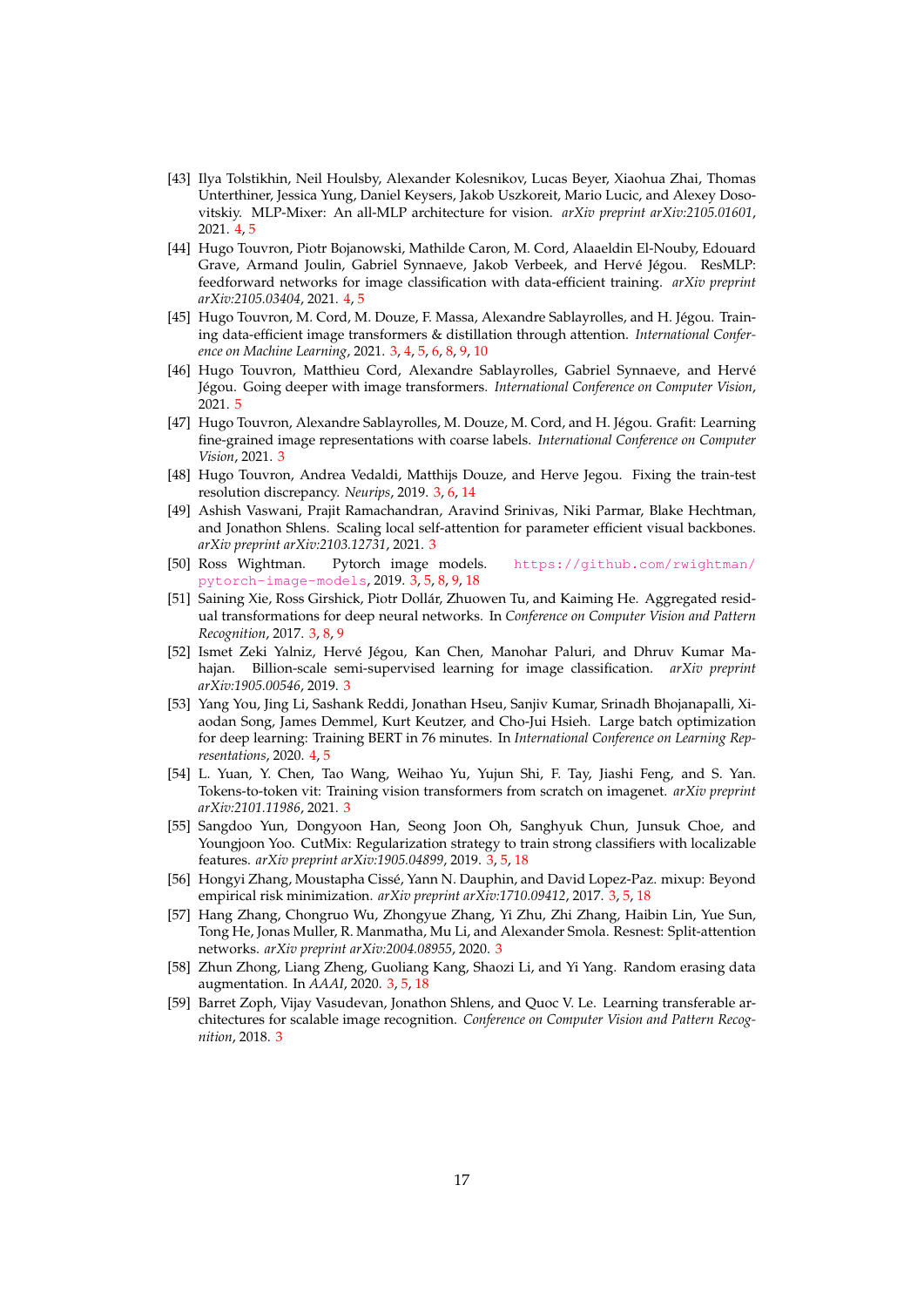# **Supplementary material**

<span id="page-17-1"></span>This supplemental material provides complementary results referred in the main document, noticeably a presentation of the augmentation and regularization specificity in **timm** and some alternative training procedures.

### <span id="page-17-0"></span>**A Augmentations and Regularization in timm [\[50\]](#page-16-0)**

The **timm** library includes a variety of image augmentations, regularization techniques, optimizers, and learning rate schedulers that can be used to produce leading results on ImageNet classification and other 2D image tasks. Many **timm** training components have modifications and improvements from original implementations or papers describing them. One should be aware of these changes if using them.

**Data Augmentation** in **timm** includes implementations of RandAugment [\[8\]](#page-14-5), AutoAugment [\[7\]](#page-14-11), AugMix [\[15\]](#page-14-18), Random Erasing [\[58\]](#page-16-11), and an integrated implementation of Mixup [\[56\]](#page-16-2) and CutMix [\[55\]](#page-16-1). The base for all augmentations is typically Random Resized Crop with horizontal flipping.

**RandAugment** is the most used of the AA (AutoAugment) variants in **timm** – it also contains the most significant additions from the original paper and Tensorflow based implementations – so we will focus on that implementation. The original RandAugment specification has two hyper-parameters, M and N; where M is the distortion magnitude and N is the number of distortions uniformly sampled and applied per-image. The goal of RandAugment was that both M and N be human interpretable. However, that ended up not being the case for M. The scales of several augmentations were backwards or not monotonically increasing over the range such that increasing M does not increase the strength of all augmentations.

This is most visible for image enhancement blending operations (color, contrast, brightness, sharpness) where the argument value defines the behavior as follows:

0. selects the degenerate image

0.-1.0 interpolates between the degenerate and original image

1.0 returns original image

 $> 1.0$  extrapolates the original image way from the degenerate

Taking sharpness as an example, magnitudes of M0, M5, and M10 are mapped in the original implementation to produce strong blurring (0.1), no-change (1.0), or strong sharpening (1.9) respectively.

The implementation in **timm** attempts to improve this situation by adding an 'increasing' mode (always enabled for recipes in this paper) where all augmentation strengths increase with magnitude; solarize and posterize increase with M (instead of decrease), and interpolation vs extrapolation for the blending operations is randomly chosen with a strength that increases with M. This makes increasing M more intuitive and allows an additional hyper-parameter to work well: **timm** adds a MSTD parameter which adds gaussian noise with the specified standard deviation to the M value per distortion application. Additionally, if MSTD is set to '-inf', M is uniformly sampled from 0-M for each distortion. Without correcting the scales, one would often end up with completely empty or heavily inverted images in ranges of M that are supposed to be low in strength.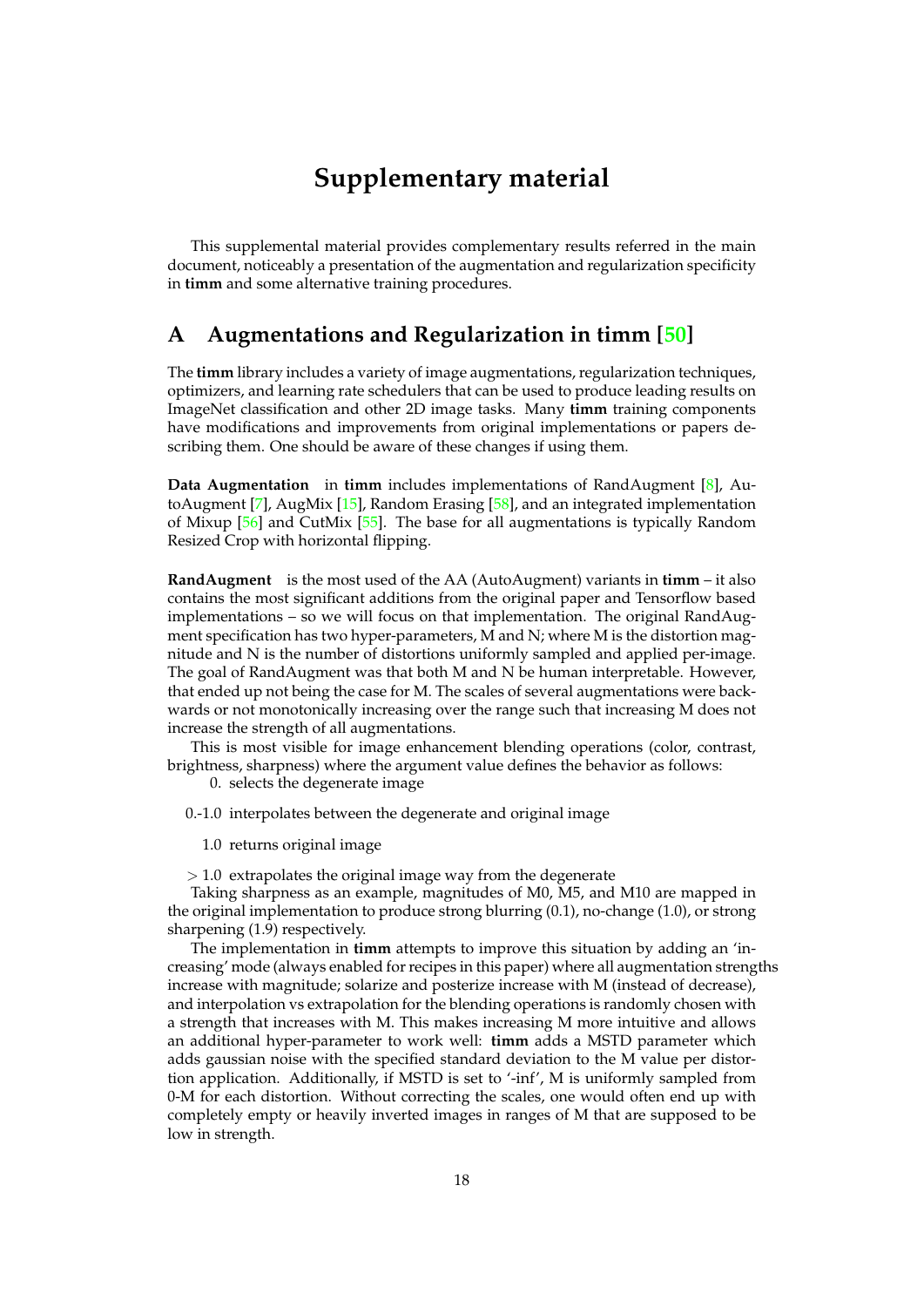Care was taken in **timm**'s RandAugment to reduce impact on image mean, the normalization parameters can be passed as a parameter such that all augmentations that may introduce border pixels can use the specified mean instead of defaulting to 0 or a hard-coded tuple as in other implementations. And lastly, Cutout is excluded by default to favour separate use of **timm**'s Random Erasing implementation which has less impact on mean and standard deviation of the augmented images.

**Random Erasing** is another commonly used **timm** augmentation with modifications from the original paper. The implementation in timm follows the original but allows 'erasing' image regions with per-pixel gaussian noise (mean 0, std 1.0) instead of a uniform random or constant color (black or image mean) per-region. When applied to images at the recommended location in the augmentation pipeline – after images have been normalized (standardized) – this maintains image statistics and allows better results with stronger application of the augmentation. A count parameter was also added to **timm**'s Random Erasing such that multiple regions can be erased per-image.

**Mixup and CutMix** are cleanly integrated in **timm** in a manner not common in other implementations. Both can be enabled at the same time with a variety of different mixing strategies:

- **batchwise** CutMix vs Mixup selection, lambda and CutMix region sampling performed per-batch
- **pairwise** mixing, lambda, and region sampling performed per mixing sample pair within batch
- **elementwise** mixing, lambda, and region sampling performed per sample within batch
- **half** the same as elementwise but one of each mixing pair is discarded so that each sample is seen once per epoch

The default is to use either CutMix or Mixup with probability of 0.5 per-batch if both are enabled – this is the case for all mentioned training procedures in this paper.

**Regularization** in **timm** is standard. It allows use of similar regularization for many of the included models. Weight decay is available via either native PyTorch or **timm** optimizers. The ability to enable pre-classifier dropout is included in all model architectures. Stochastic-Depth has been added as an option to many of the most popular model architectures (via a layer named DropPath). Label-smoothing is included via a cross-entropy loss function and possible to use in combination with the label manipulation of CutMix and Mixup.

## <span id="page-18-0"></span>**B Alternative Training Procedures**

The main training recipes in this paper uses the LAMB optimizer. Several sets of hyperparameter variations with differing training costs were presented with leading results for the vanilla ResNet-50 architecture. Here, we introduce alternative training recipes that also produce results matching or exceeding the best existing ResNet-50. The reader may find these are better suited for use or adaptation for their specific model architecture, dataset, or task. The alternative recipes are:

**Procedure B –** RMSProp with EMA weight averaging and step LR decay;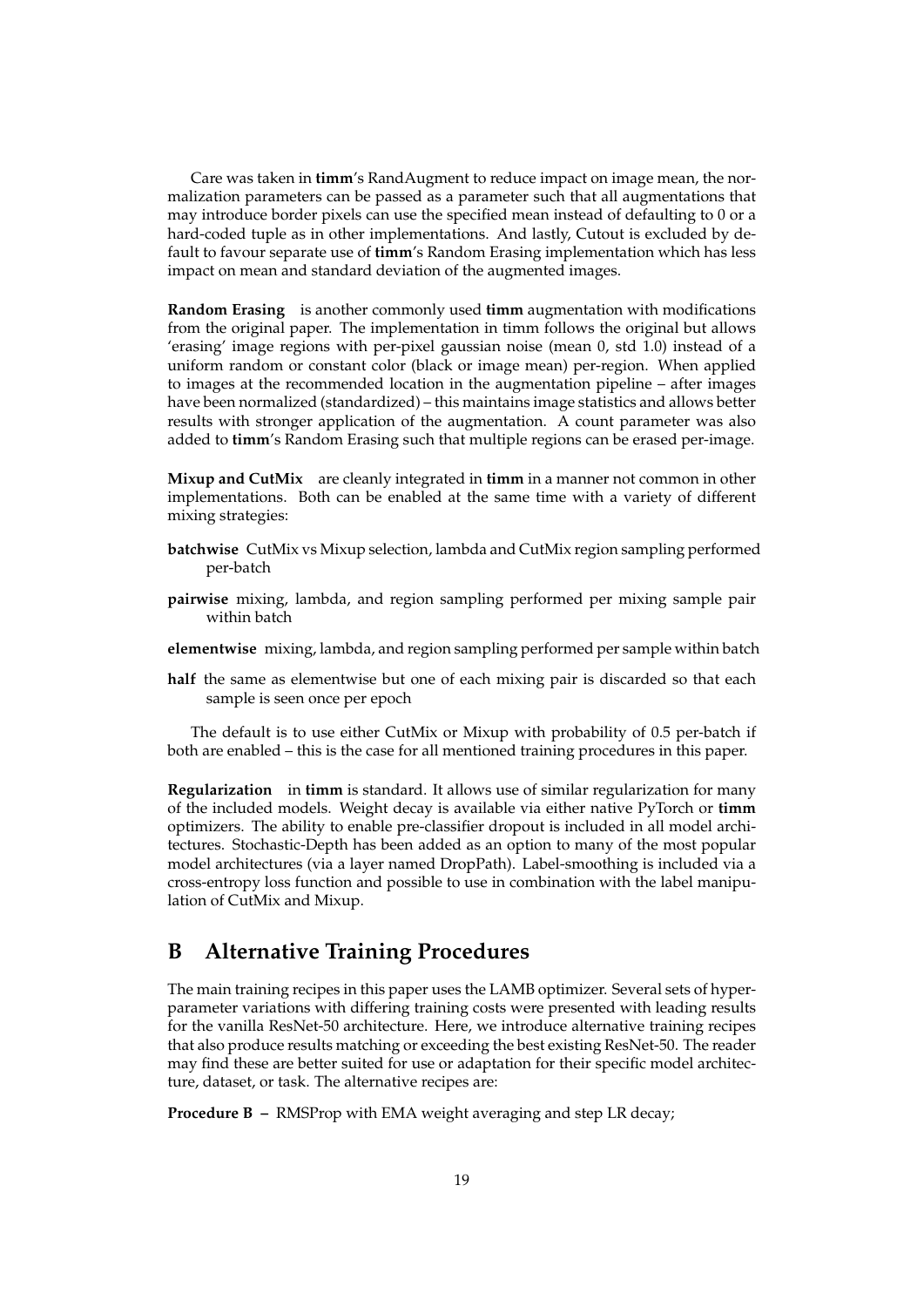<span id="page-19-1"></span><span id="page-19-0"></span>

| Procedure $\rightarrow$     | B                    | C.1                  | C.2                  | D       |
|-----------------------------|----------------------|----------------------|----------------------|---------|
| <b>Train Res</b>            | 224                  | 224                  | 224                  | 224     |
| <b>Test Res</b>             | 224                  | 224                  | 224                  | 224     |
| Epochs                      | 600                  | 800                  | 800                  | 600     |
| # of forward pass           | 375k                 | 500k                 | 500k                 | 2,000k  |
| <b>Batch Size</b>           | 2048                 | 2048                 | 2048                 | 384     |
| Optimizer                   | RMSProp              | SGD                  | <b>SGD</b>           | AdamP   |
| <b>Initial LR</b>           | 0.18                 | 0.88                 | 0.88                 | 0.0033  |
| <b>LR</b> Scheduler         | step                 | cosine               | cosine               | cosine  |
| Decay Rate                  | 0.988 per 1-epoch    | Х                    | Х                    | Х       |
| LR Noise (% of training)    | $0.45$ to $1.0$      | Х                    | Х                    | Х       |
| Weight Decay                | $7.0 \times 10^{-6}$ | $1.0 \times 10^{-5}$ | $1.0 \times 10^{-5}$ | 0.01    |
| Warmup Epochs               | 5                    | 5                    | 5                    | 5       |
| Label Smoothing             | 0.1                  | 0.1                  | 0.1                  | 0.1     |
| Dropout                     | 0.2                  | 0.25                 | 0.25                 | 0.1     |
| Stochastic Depth            | 0.1                  | 0.1                  | 0.1                  | 0.05    |
| Repeated Augmentation       | Х                    | Х                    | ✓                    | Х       |
| Grad Clipping               | Х                    | AGC .025             | AGC.05               | Х       |
| RandAugment (M/N/MSTD)      | 8/2/1.0              | 7/3/1.0              | 7/3/1.0              | 7/3/1.0 |
| Mixup                       | 0.2                  | 0.2                  | 0.2                  | 0.2     |
| CutMix                      | Х                    | 1.0                  | 1.0                  | 1.0     |
| Random Erasing (Prob/Count) | 0.35/3               | 0.4/1                | 0.4/1                | .35/1   |
| EMA weight averaging        | 0.9999               | Х                    | Х                    | Х       |
| CE loss                     | ✓                    | ✓                    | ✓                    | Х       |
| <b>BCE</b> loss             | Х                    | Х                    | Х                    | ✓       |
| Top-1 acc.                  | 79.4%                | 79.8%                | 80.0%                | 79.8%   |

Table 10: Alternative training procedures giving good performance with ResNet-50 architecture.

- **Procedure C –** SGD with Nesterov's momentum, Adaptive Gradient Clipping, and a cosine learning rate decay. We have two variants of it (C1 and C2) depending on whether we use repeated augmentation or not;
- **Procedure D –** AdamP with a cosine learning rate decay and binary cross-entropy.

The above procedures have been used to product excellent results for many pretrained models in the **timm** library, including many non-ResNet architectures. Table [10](#page-19-1) summarizes their best ResNet-50 oriented settings.

**Training procedure B details (RMSProp)** This procedure is inspired by the RandAugment [\[8\]](#page-14-5) recipes used to train EfficientNet architectures but leverages features in **timm**'s implementation of RandAugment and Random Erasing. The step decay has been adjusted to decay every epoch (instead of every 2.4 as with EfficientNet, weight decay has been slightly decreased from EfficientNet defaults, and the learning rate is a bit higher. Additional augmentation was added in the form of per-pixel noise Random Erasing and Mixup. It should be noted that the RMSProp optimizer used is the **rmsprop tf** implementation in **timm** which carefully matches behaviours of the Tensorflow (before version 2.0) implementation. The native PyTorch RMSProp implementation will not produce the same results, even if adjusting for the epsilon location.

With long decay constants for the EMA weight averaging, it can be beneficial to perturb the learning rate (currently once per epoch) with noise in later stages of training (typically 40-50% of the way through until the end). In exploration so far, learning rate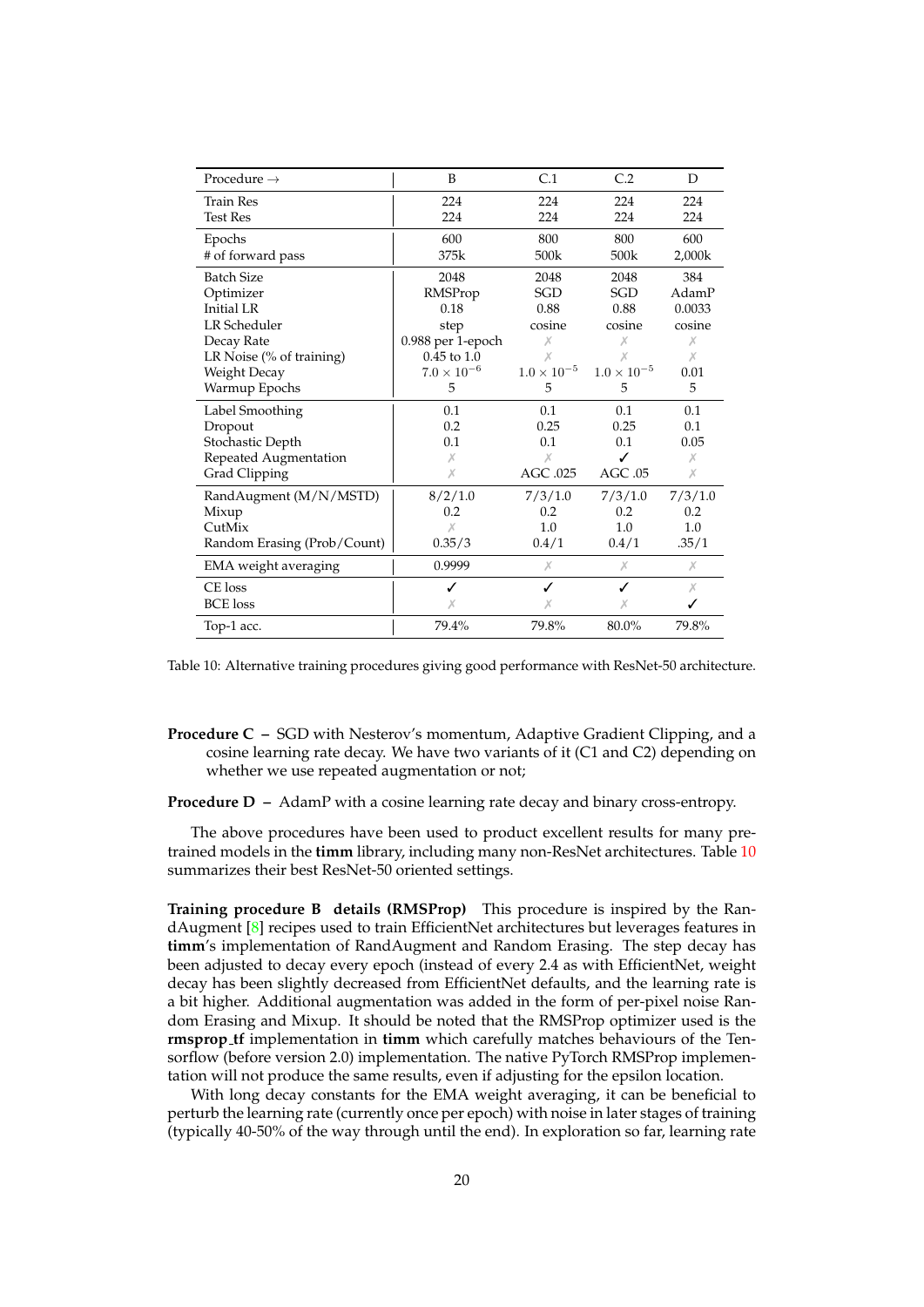<span id="page-20-0"></span>noise appears to increase sensitivity of training results to random seed but has often produced the best result in (so far, limited) sweeps with the same hyper-parameters. Further analyzing the interplay between learning rate value, schedule, and noise, EMA decay constant, and random seed is a future objective for refining this training recipe.

This training strategy varies somewhat in effectiveness with batch size. Running experiments for this paper with larger batch sizes in the 1024-2048 range has often come slightly below (0.1 to 0.3 top-1) prior training runs with smaller sizes in the 256-768 range used for numerous **timm** pre-trained weights. It is unclear if this can be addressed with further hyper-parameter adjustments and different learning rate scaling (linear used by default) across batch sizes.

See Table [11](#page-21-0) for a summary of the procedure, including ranges of recommended of values to search over for applying to different classification task and architecture combinations. For larger model architectures it is advisable to focus on stronger augmentation and regularization values within the suggested ranges. Looking at Table [3,](#page-7-0) the original results for the **timm** specific EfficientNetV2-S [\[42\]](#page-15-18) variant and ECA-ResNet-269-D were trained using this procedure, but with higher levels of augmentation and regularization than for ResNet-50.

**Training procedure C details (SGD with Nesterov's momentum and AGC)** This recipe is based on the published procedure for training NFNets [\[5\]](#page-14-9): using SGD with Nesterov's momentum, Adaptive Gradient Clipping [\[5\]](#page-14-9) (AGC), and heavy augmentation and regularization. AGC allows for stable large batch training at higher learning rates. Stronger default augmentation and regularization make up for the loss of batch normalization's regularizing effect when paired with NFNets, but strengths can be relaxed when used with other architectures that use batch normalization. With some adjustments, this procedure has been useful training architectures in **timm** such as ECA-NFNet, ResNet, and EfficientNet variants to impressive performance levels. The original result for the **timm** EfficientNetV2-M [\[42\]](#page-15-18) variant in Table [3](#page-7-0) was trained with the C.1 recipe, but with significantly higher augmentation and regularization than for ResNet-50.

The C.1 vs C.2 versions of this procedure seen in Table [10](#page-19-1) differ most significantly in the application of Repeated Augmentation. It should be noted that a shorter training length of 600 epochs also works quite well in both cases, with an expected drop of roughly 0.15-0.2 top-1 for the same seed. Table [12](#page-21-1) includes ranges of the ingredients for exploring with different tasks and architectures.

**Training Procedure D details (AdamP)** Late in the process for this report a training trial using AdamP [\[16\]](#page-14-19) showed promise. With limited runs so far a recipe based on AdamP has achieved a 79.8 top-1 on ImageNet-1k. Further experimentation is necessary, the trials so far were run at a comparatively small batch size, but the promising results warrant exploration. Note that unlike RMSProp or SGD (but similar to Adam and LAMB), it is recommended to use square root scaling when adjusting the learning rate for this recipe across different batch sizes.

Table [13](#page-21-2) contains the recommended ranges for the ingredients of this recipe. These ranges have not been explored extensively across different model architectures as with procedures B and C.

**Other Recipes** Undoubtedly, other training recipes with different combinations of optimizer, learning rate schedule, augmentation, and regularization exist that can match or surpass the performance of the procedures detailed in this report. Ingredients aside, putting in the time and effort to tune the recipe with the target architecture is key. The authors already have an AdamW recipe in the works that is looking promising.